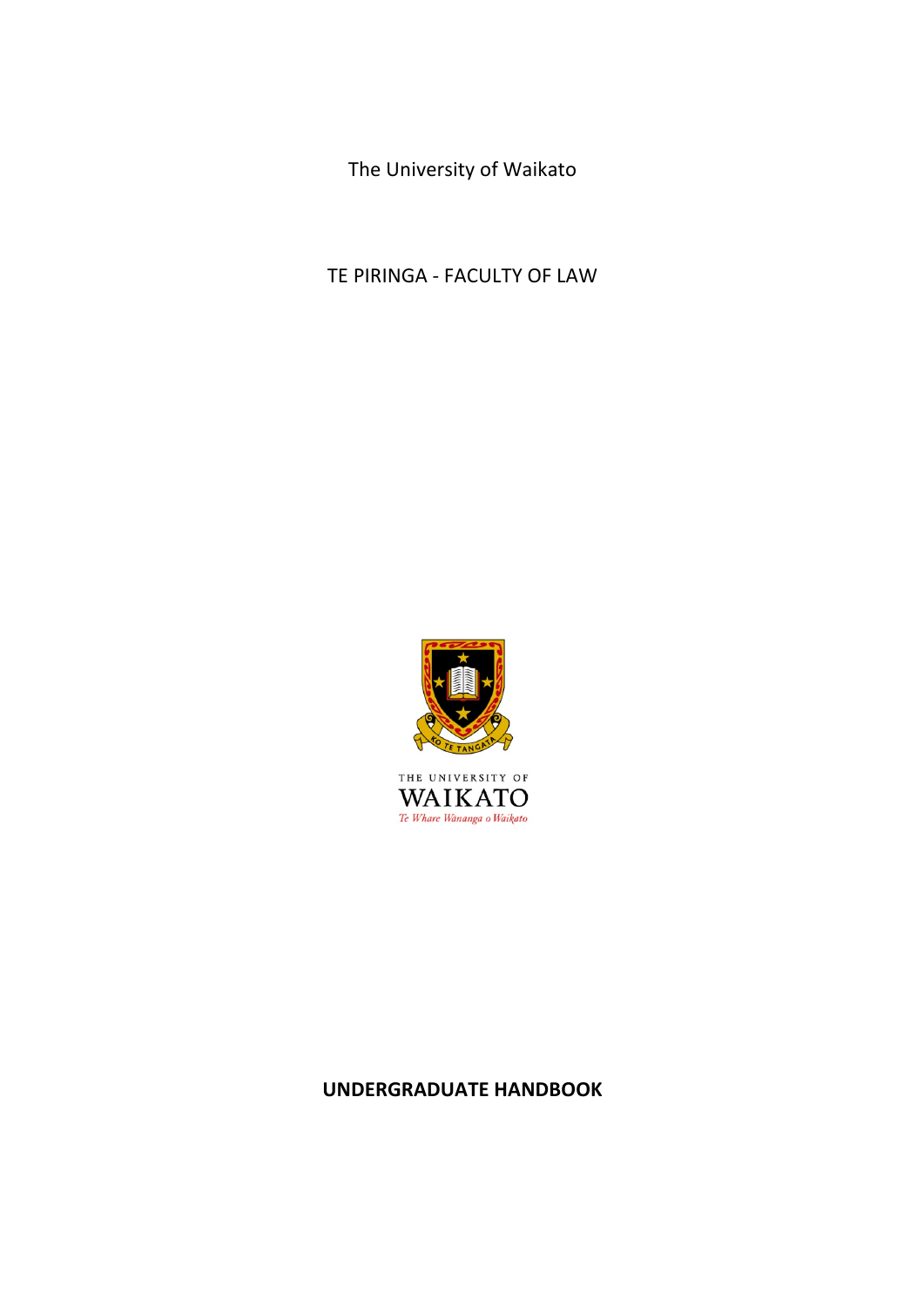#### **UNDERGRADUATE HANDBOOK**

Updated November 2021

This handbook is designed to assist students to plan and develop their studies while participating in undergraduate programmes in Law.

General information about Te Piringa – Faculty of Law including our Academic Staff and their areas of research expertise can be accessed and downloaded from the Faculty webpage https://www.waikato.ac.nz/law/.

#### **PART 1: UNDERGRADUATE PROGRAMMES IN LAW**

#### **1.1 Undergraduate Programmes in Law**

The Faculty offers the following undergraduate programmes in Law:

- Bachelor of Laws LLB
- Bachelor of Laws with Honours LLB(Hons)
- Bachelor of Laws with a Second Major LLB
- Bachelor of Arts with a Major in Law BA in Law
- Diploma in Law (Tauranga and Hamilton) Dip(Law)
- Graduate Diploma in Dispute Resolution GradDipDr

Students enrolled in the undergraduate programmes in Law listed above will complete a selection of compulsory and elective papers. The Catalogue of Papers can be accessed from the following webpage - https://papers.waikato.ac.nz/.

Conjoint degree programmes are also possible. Further guidance on the degree structures of these programmes is available from the following webpage: https://www.waikato.ac.nz/study/subjects/law

Invitation to the Bachelor of Laws with Honours programme is by invitation only. Students with a minimum A- GPA will be invited to enroll in the Bachelor of Laws with Honours degree. For more information, please contact law.reception@waikato.ac.nz.

Faculty approval is required for enrolment directed study and work integrated learning papers including the following papers offered in 2022:

- LEGAL490 Directed Study 15points
- LEGAL496 Work Placement 15points

The Faculty normally operates a batch round application process for the above supervised research 400 level Law papers, with applications for Batch Round 1 closing on 30 April and Batch Round 2 closing on 31 October. Late applications will be considered in the next following round. Any incomplete applications will not be considered.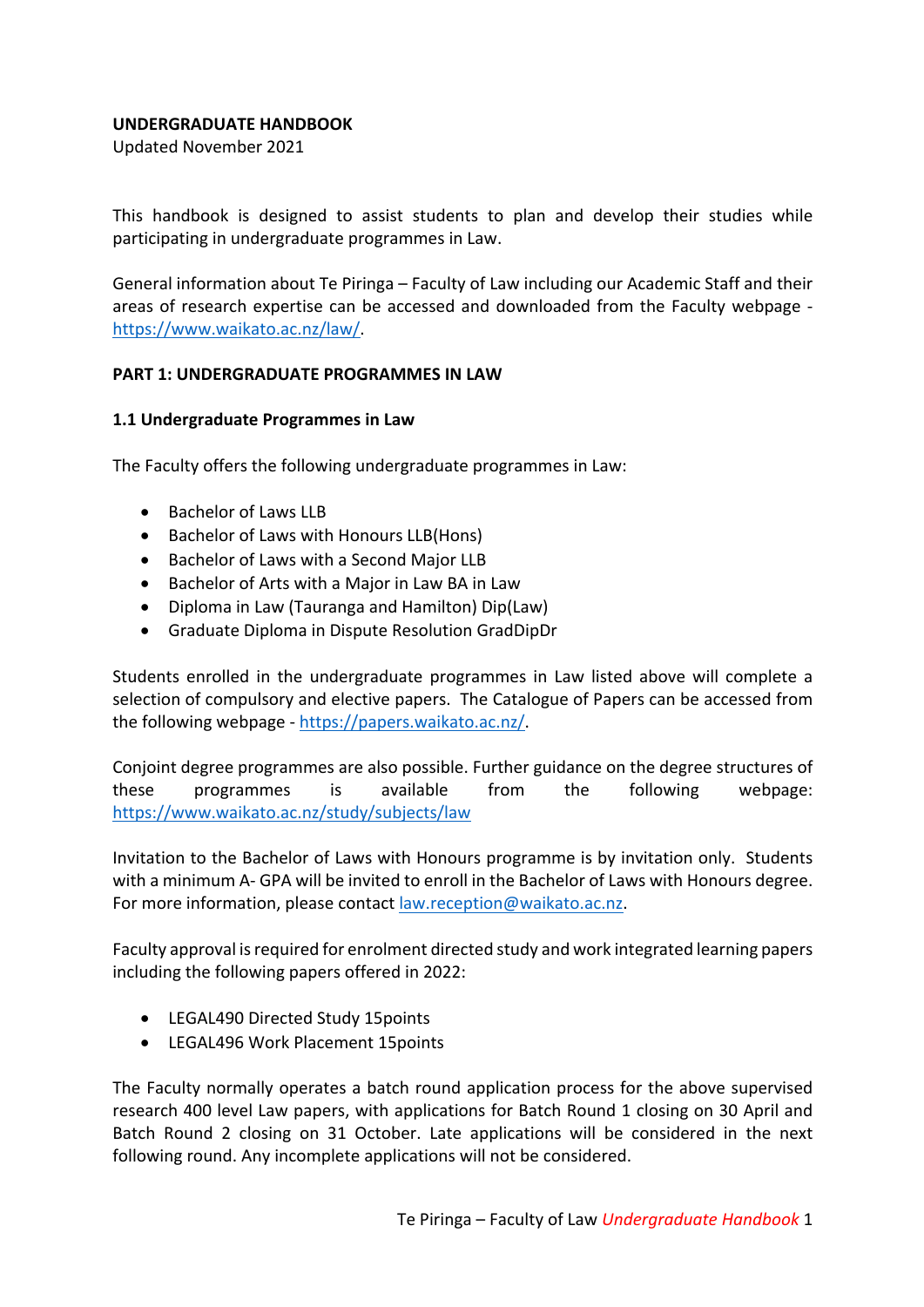Decisions on applications are normally made by the Faculty's Graduate Studies Committee in the following month after the close of applications. Offers are made based on academic merit and the availability of appropriate academic supervision capacity. The relevant application form can be obtained from and completed applications must be returned to law.reception@waikato.ac.nz.

# **1.2 Graduate and Postgraduate Programmes in Law**

The Faculty offers the following graduate and postgraduate programmes in Law:

- Master of Laws (LLM).
- Master of Laws in Maori/Pacific and Indigenous People's in Law (LLM (Maori/Pacific/Indigenous)).
- Postgraduate Certificate in Law (PGCert (Law)).
- Postgraduate Diploma in Law (PGDip (Law)).
- Master of Legal Studies (MLS).
- Postgraduate Certificate in Legal Studies (PGCert (Legal Studies)).
- Postgraduate Diploma in Legal Studies (PGDip (Legal Studies)).
- Master of Philosophy (MPhil) (50,000 word thesis).
- Doctor of Philosophy (PhD) (100,000 word thesis).
- Doctor of Juridical Science (SJD) (Part 1: 40,000 word research portfolio; Part 2: 60,000 word thesis).
- Doctor of Laws (LLD) (a collection of work, or a specially composed thesis based on such work).

Further guidance on these programmes is set out in the Postgraduate Handbook.

# **1.3 Qualification regulations**

The qualification regulations for each of the undergraduate programmes in Law (listed in subpart 1.1 above) including the admission and other requirements for these degrees, certificates and diplomas, and award of honours (where relevant), and variations can be accessed and downloaded from the following webpage https://calendar.waikato.ac.nz/regulations.

# **PART 2: ADMISSION TO UNDERGRADUATE PROGRAMMES IN LAW**

# **2.1 Cross-credits**

Students who wish to take papers at other universities on an Individual Paper Credit (IPC) basis for credit towards their University of Waikato LLB or conjoint degree, must obtain prior approval of the University of Waikato, as well as the permission of the Dean of the other Faculty of Law concerned.

Because all Schools of Law restrict admissions, and also because of the different structures of the various law programmes, approval to take individual papers elsewhere is not normally given, other than in exceptional circumstances and for the optional Law 400 papers.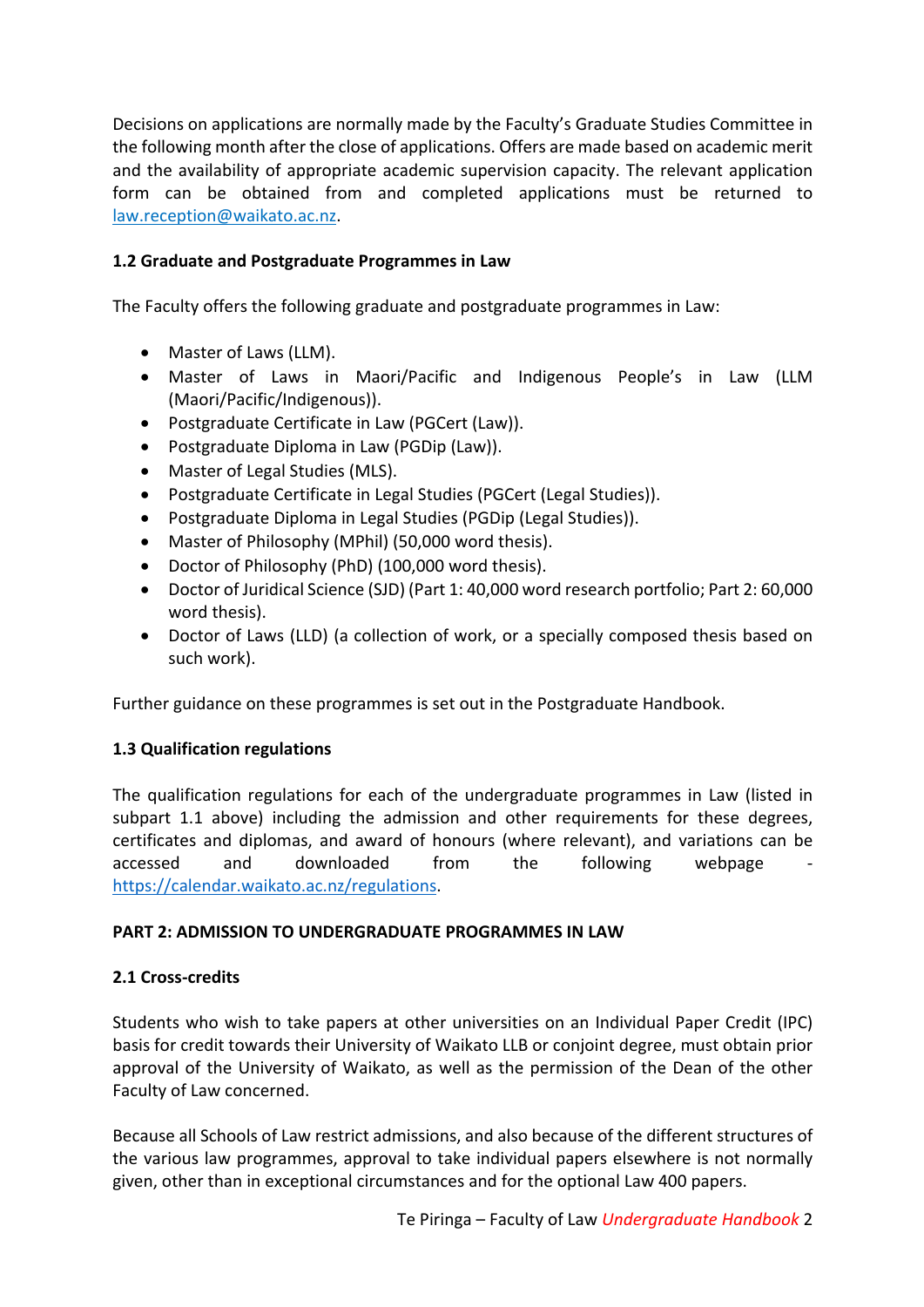# **2.2 Programme changes, withdrawal, and re-enrolment**

Guidance on changing a student's programme of study is available form this webpage: https://www.waikato.ac.nz/study/apply/changing-your-programme

The full regulations governing change of enrolment are in the Change of Enrolment Regulations 2012 can be accessed via the following link: calendar.waikato.ac.nz/admission/ changeofenrolment.html. All students are responsible for ensuring that they are familiar with these regulations and the prescribed deadlines.

If, after the deadline for deletion or withdrawal, you consider that you are unable to complete a paper because of exceptional circumstances beyond your control, you may apply in writing to the Director of Student Services for late deletion or withdrawal. The application must include an account, with appropriate evidence if available, of the circumstances that prompted the application. For further guidance on this, please see this webpage: https://www.waikato.ac.nz/students/student-assessment/regulations-and-policies/gradingscale.

#### **PART 3: TEACHING OF GRADUATE PROGRAMMES IN LAW**

This part of the *Undergraduate Handbook* applies to all taught 100-400 level Law papers (except LEGAL100, LEGAL105, LEGAL205, LEGAL417, LEGAL419, LEGAL490, LEGAL496, and LEGAL497) listed in the Catalogue of Papers.

#### **3.1 Assessment and workload**

Law papers include a combination of 15 point papers taught across one trimester and 30 point papers taught across two trimesters.

For a 15 point paper, it is expected that a student will undertake 150 hours of work. This includes time spent in class, and time spent on background and complementary reading. Students should allow for periods of more-focused time in preparation for assignments and tests.

For a 30 point paper, it is expected that a student will undertake 300 hours of work. This includes time spent in class, and time spent on background and complementary reading. Students should allow for periods of more-focused time in preparation for assignments and tests.

For 100-400 level papers, internal assessments will normally take the form of essays, problem questions, or tests.

Some 100-300 level papers that are externally moderated by the Council of Legal Education (LEGAL106, LEGAL201, LEGAL204, LEGAL207, LEGAL301, LEGAL307, LEGAL308, and LEGAL436) will also include a 2 or 3 hour examination worth 50% of the final grade for the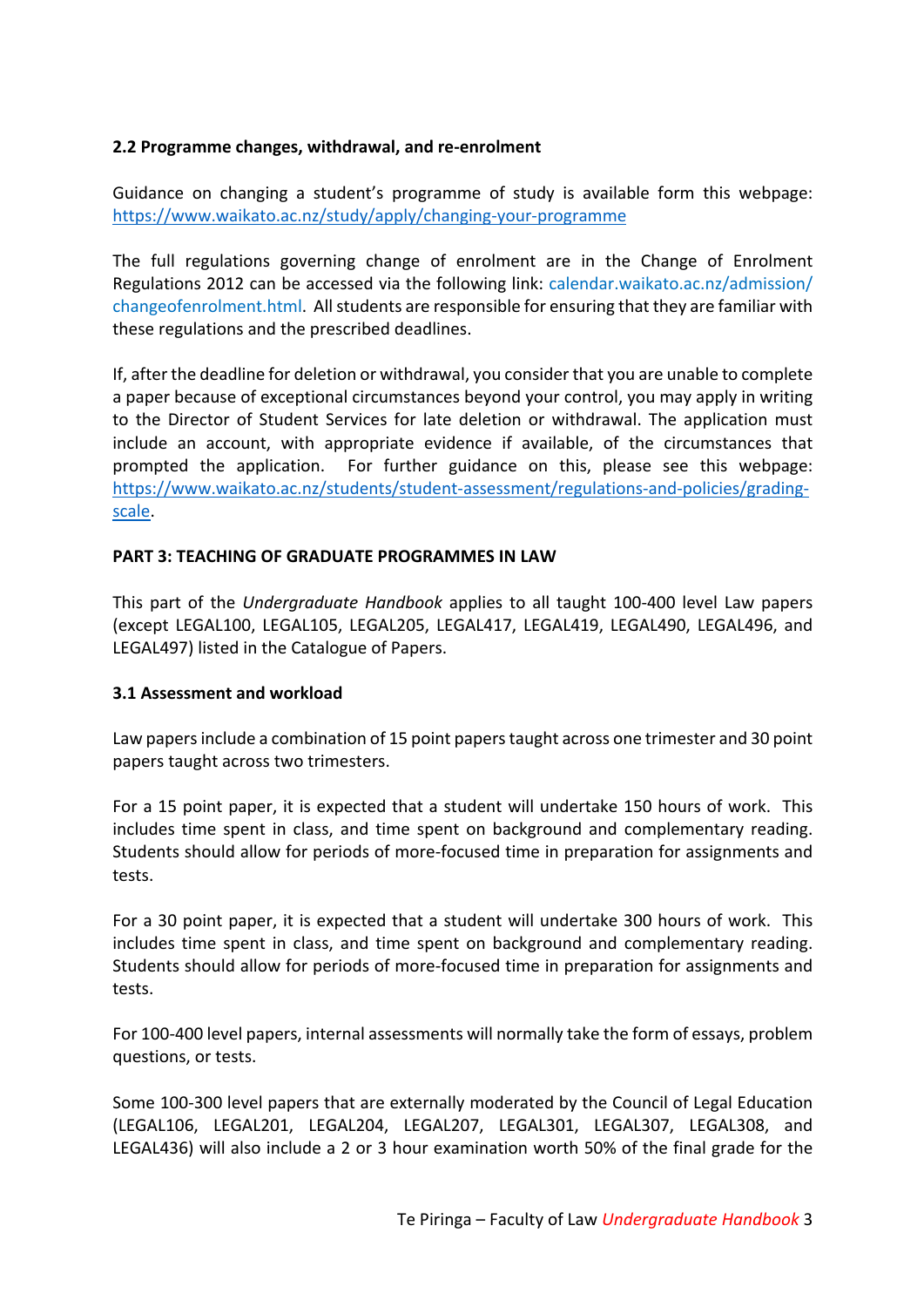paper that will be administered in the Examination Weeks following the end of the relevant teaching period.

# **3.2 Tutorials**

Tutorials for all year 1, 2 and 3 papers start in the second week of A Semester except Legal Method (LEGAL103 & LEGAL104) and Dispute Resolution (LEGAL306) papers, which start in the first week of A Semester. All students enrolled in either of these papers will be allocated to workshops automatically. These tutorials provide opportunities for interactive teaching and learning between staff and students in small groups.

Tutorials are compulsory for all students and students' attendance is recorded. It is essential the students sign up for tutorials and workshops. It is the responsibility of the student to do so. Signing up is available online during the two weeks before and the two weeks after the start of A Semester waikato.ac.nz/law/student. At all other times students can request a change of tutorial by completing Change of Tutorial/Workshop Form available on waikato.ac.nz/law/student/forms.

Students need to ensure that chosen tutorial/workshop times do not clash with their selection of non-law papers, particularly those enrolled in conjoint degree programmes. If you are a first year law student and require assistance with your timetable planning, please contact Law Reception - law.reception@waikato.ac.nz.

# **3.3 Assessment Submission**

# *3.3.1 New Zealand Law Style Guide*

All written assessment work submitted in part fulfillment of the requirements for completing any undergraduate programme in Law (including taught Law papers, directed study, and Work-integrated Learning papers) must comply with the latest edition of the *New Zealand Law Style Guide*. The guide can be accessed and downloaded from the following webpage https://www.waikato.ac.nz/library/guidance/referencing/nz-law.

# *3.3.2 Presentation and submission of internal assessments*

Work **must** be submitted online, via Moodle. Emailing of assignments directly to lecturers is not permitted. Assignments must be submitted through Moodle. Emailing of assignments to lecturers will not count as submission.

If you require assistance with Moodle, please contact the ITS Help Desk. You can send a message to the Help Desk by using the instant message service in your paper (from the Participants list at the top left). Alternatively, email them directly at help@waikato.ac.nz or call 07 838 4008.

Unless otherwise directed, work must be submitted by the specified deadline, online via Moodle. If no submission time is specified, the assignment will be due at 12:00 noon on the day the assignment is due.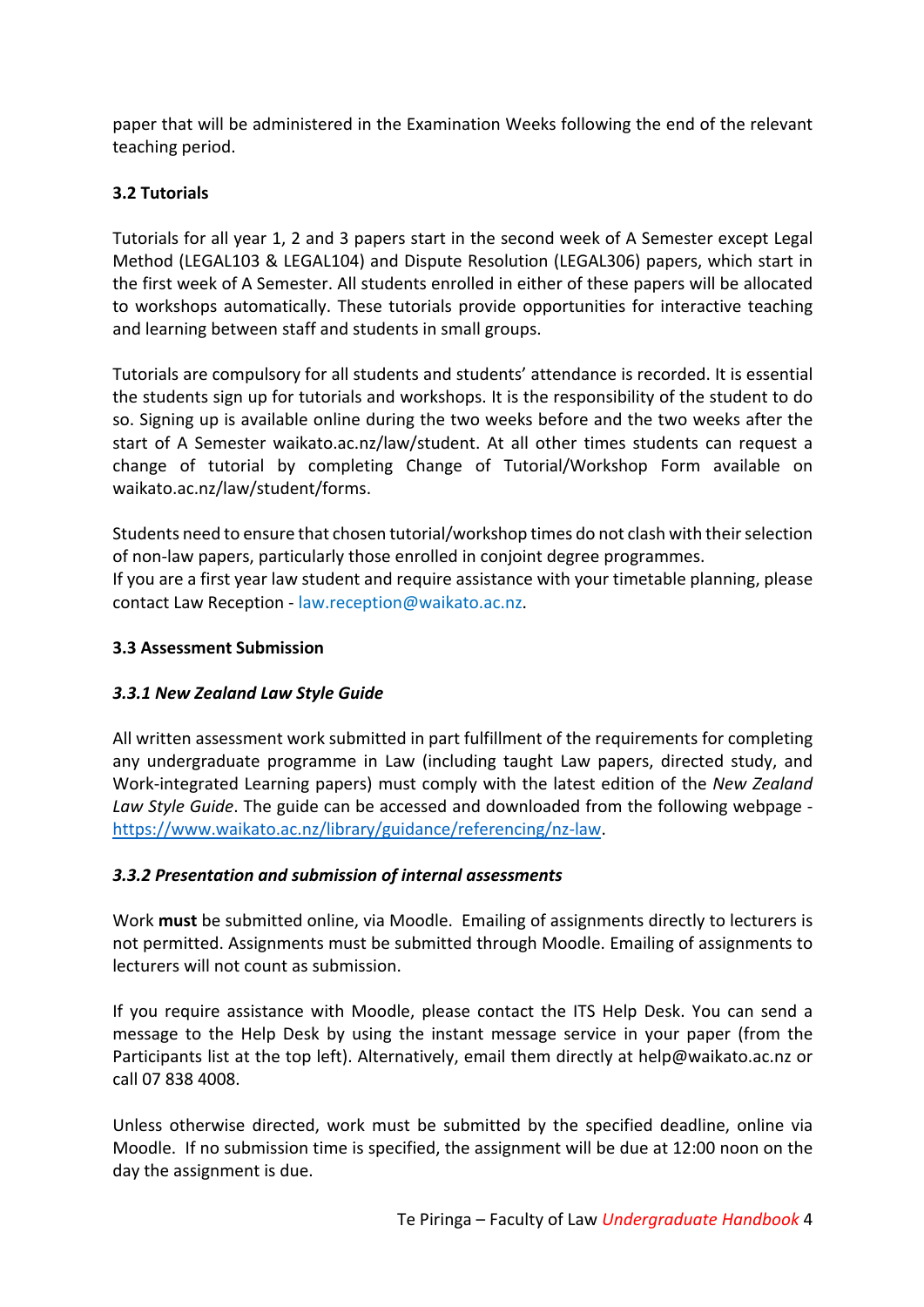Work should be formatted to the following specifications:

- Times New Roman font, 12pt
- 1.5 line spacing
- Left margin: 5cm. Other margins: 2.5cm.

It is the Faculty's policy to mark course work within five weeks. Grades and feedback for marked assignments will be made available via Moodle.

#### *3.3.3 Use of Maori Language for Assessment*

Students who intend to present all or part of an examination or piece of internally assessed work in Maori are requested to give at least 14 days' notice of their intention of doing so in writing to the Student Centre. This notice of intention is desirable to allow the University the time and opportunity to make proper arrangements for marking including, when necessary, translation and external assessment.

If less than 14 days' notice is given, the material presented in Maori will still be accepted. The processing of it may, however, be delayed and the opportunity to have the script marked in the original language may be reduced.

#### *3.3.4 Final date*

All course work must be completed by the dates specified in the relevant Paper Outline for taught 100-400 level Law papers.

#### *3.3.5 Academic Integrity*

Me tika. Me rite. Me pono.

The University of Waikato is committed to excellence, respect, and honesty in scholarship and to ethical professional conduct. Academic integrity is at the core of this commitment and requires all members of the University community (students, academic and general staff) to uphold academic integrity as a personal, academic, and professional responsibility.

Mā te Tangata! Mō te Tangata!

#### Plagiarism

Plagiarism means presenting as one's own work the work of another, and includes the copying or paraphrasing of another person's work in an assessment item without acknowledging it as the other person's work through full and accurate referencing; it applies to assessment (as defined in the Assessment Regulations presented through a written, spoken, electronic, broadcasting, visual, performance or other medium. The Student Discipline Regulations are found in the online Calendar and further information at the Student Discipline website. The Library and Student Learning are valuable resources to assist you with your studies at the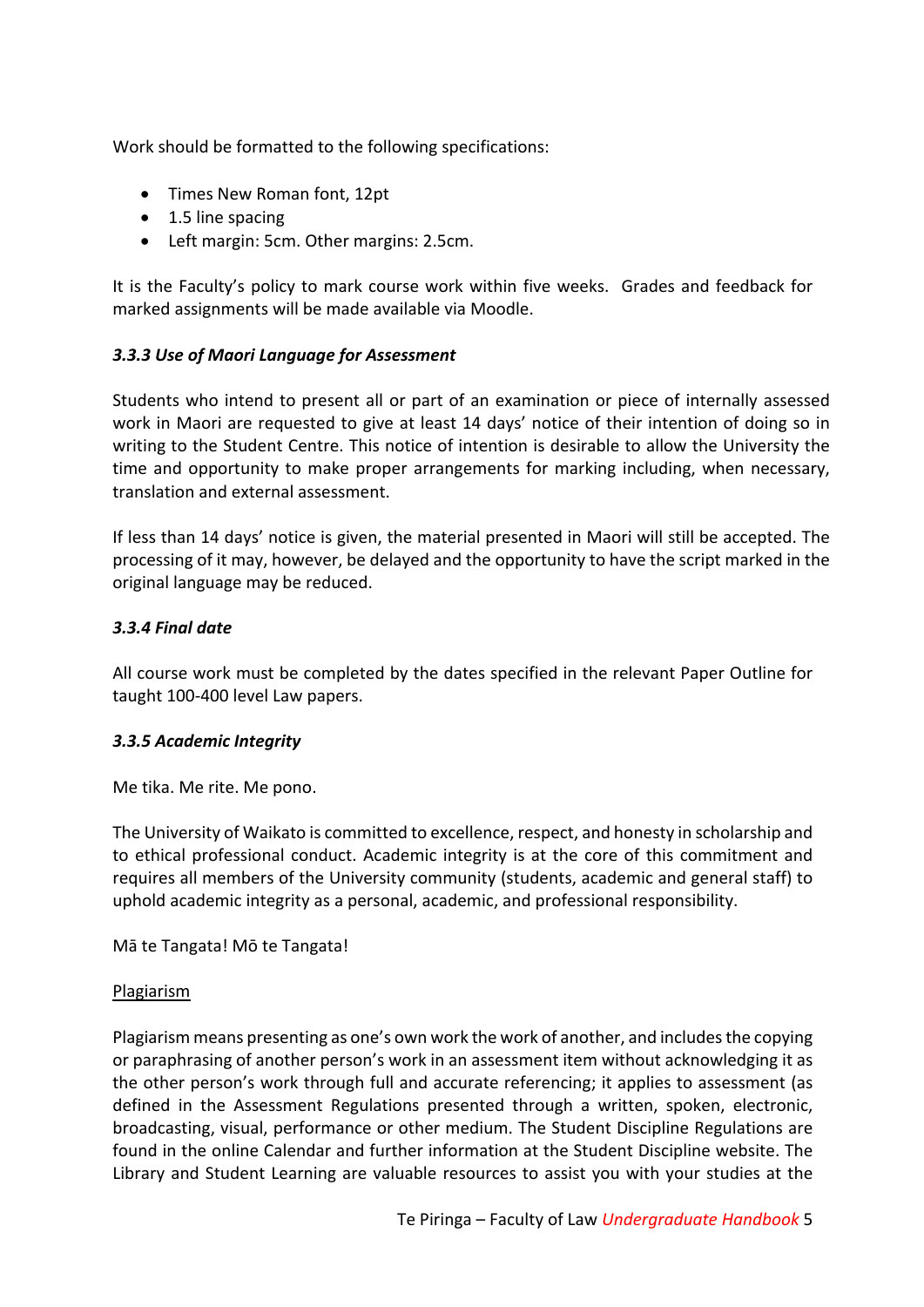University. There is also a Moodle-based course on Academic Integrity, which is highly recommended.

# **Cheating**

Cheating at the University includes and is not limited to the following items:

- Copying all or part of another student's work (essay, report, code, test answers, etc) and submitting it as your own
- Using another person's work from a reading (article, book), from course materials, from digital sources such as Wikipedia and not acknowledging the source of the work
- Buying an assignment, including from an internet service or a social messaging service (such as WeChat)
- Using sites such as but not limited to, studocu.com and chegg.com to source answers for assessment tasks, such as test questions
- Asking someone else to produce your assignment and submitting it as your own

Throughout this paper you may be asked to work in groups or teams on a variety of tasks and discussions. When it comes to assessment, the work you submit should always be all your own work unless your lecturer or tutor has specifically assigned the work as a group assignment. This does not mean that you can't form study groups and work together on problems, exchange ideas, and so on. But you may not submit someone else's work as your own. You need to write the assessment yourself.

On occasion, an assessment task may require you to submit drafts or parts of a piece of work before submitting a final version. Otherwise, you are not permitted to submit the same piece of work for two different assignments even if they are for different papers. The University's Assessment Regulations, found in the online Calendar, prohibit this type of repeat submission, without prior approval from the lecturer.

Students' work is checked by staff and by software such as Turnitin in order to detect cheating. Cheating would be a breach of the Assessment Regulations found in the online Calendar and would be dealt with according to the Student Discipline Regulations also found in the online Calendar.

# *3.3.6 Human Research Ethics Approval*

Any student who is planning to conduct a research project that involves human participants will need approval from the Division of Arts, Law, Psychology, and Social Sciences (ALPSS) Human Research Ethics Committee.

Ethics approval **must** be gained prior to the commencement of the research, and students are strongly encouraged to begin the process at least one month before the beginning of their research.

Details about the ethics approval process, including, the ethics application form, the ethics consent form, the guidelines for creating an ethics information sheet, the ethics checklist, and the online portal for submitting applications, can be accessed, and downloaded from the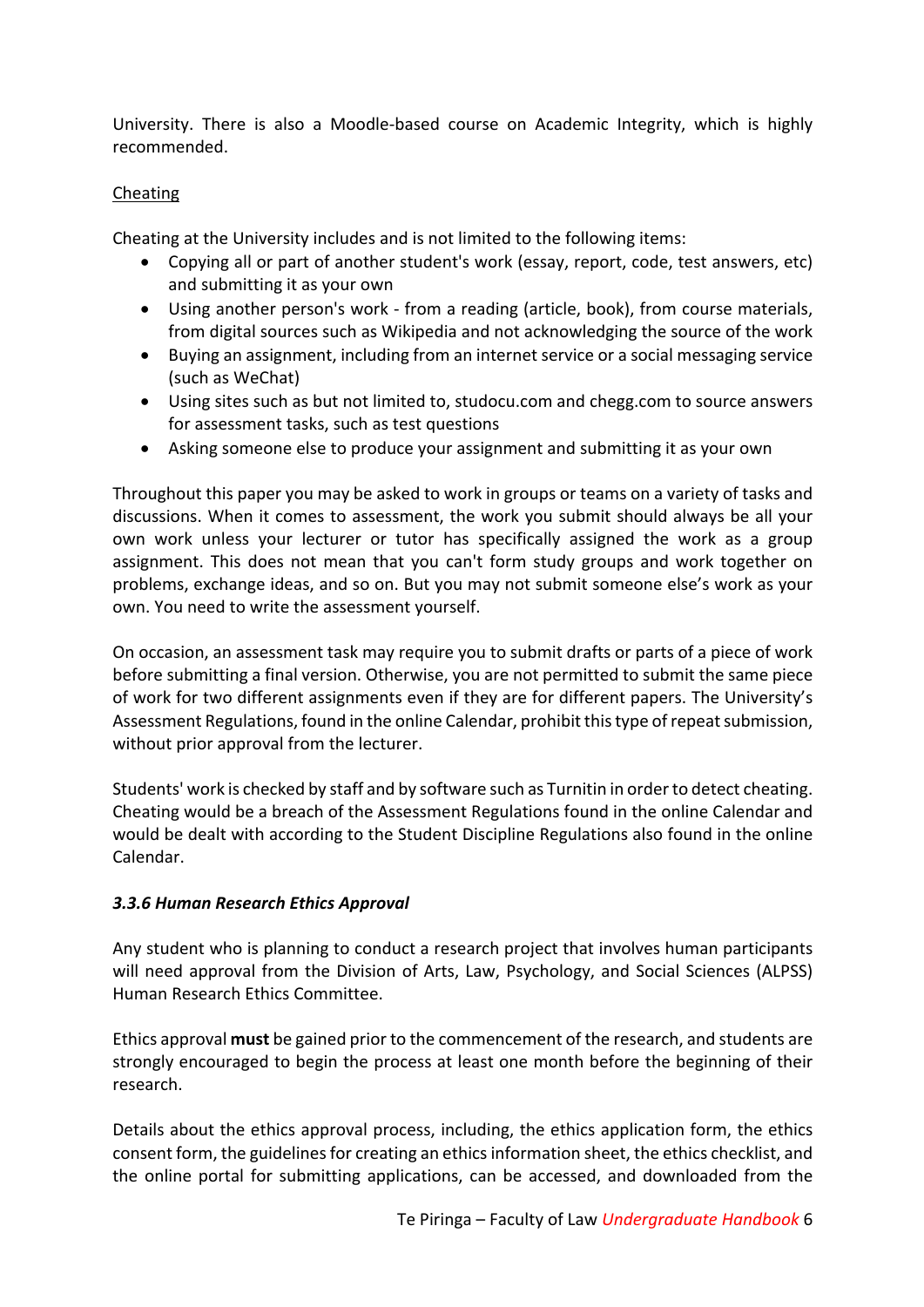following webpage - https://www.waikato.ac.nz/fass/about/human-research-ethics. Paper copies of applications are no longer required.

The webpage also provides details of the application deadline dates, how applications will be processed and decided by the ALPSS Human Research Ethics Committee, and the email contact details for the Committee Chair and the Administrator.

The human research ethics approval process outlined above applies to **all** research projects that involve human participants, including LEGAL490 Direct Study 15points.

#### *3.3.7 Extensions*

Students are required to complete and submit all work by the specified dates in the relevant Paper Outline.

Applications for extensions may be made online via the Law Student Hub webpage **before** the specified date in the Paper Outline for completing and submitting the work.

Extensions will ordinarily be granted for up to 7 working days where the criteria specified on the Law Student Hub webpage are satisfied. Extensions will not be granted for more than 14 working days after the last teaching day of the relevant Trimester in which the paper is taught.

Applications that are made out of time, or that do not satisfy the relevant criteria, or where any required supporting evidence is not provided within a reasonable time will be declined. In particular:

- Extensions will not be approved for situations where multiple assignments are due at the same time, or issues where computers and/or printers have crashed. Students are expected to plan and manage their time and workloads. The due dates and requirements of assignments will be made available from before the start of Trimester. If multiple assignments are due at the same time, students will need to choose to work on some of them early.
- Technology issues will not usually be accepted as cause for an extension. The University makes available many resources including computer labs and library rooms. Students are advised to back up their work via an online cloud service. Student University accounts come with access to Google Drive. If assignments are worked on through that, then a computer crash cannot cause a loss of work.
- Ongoing situations, circumstances or conditions that continue to impact students on an ongoing basis will not suit an extension. Students may instead seek special consideration for these.

Unless an extension in writing has been granted, a Lecturer may refuse to accept a piece of work which is submitted after the specified date, and automatically award it no mark, or may lower the mark as a penalty for lateness.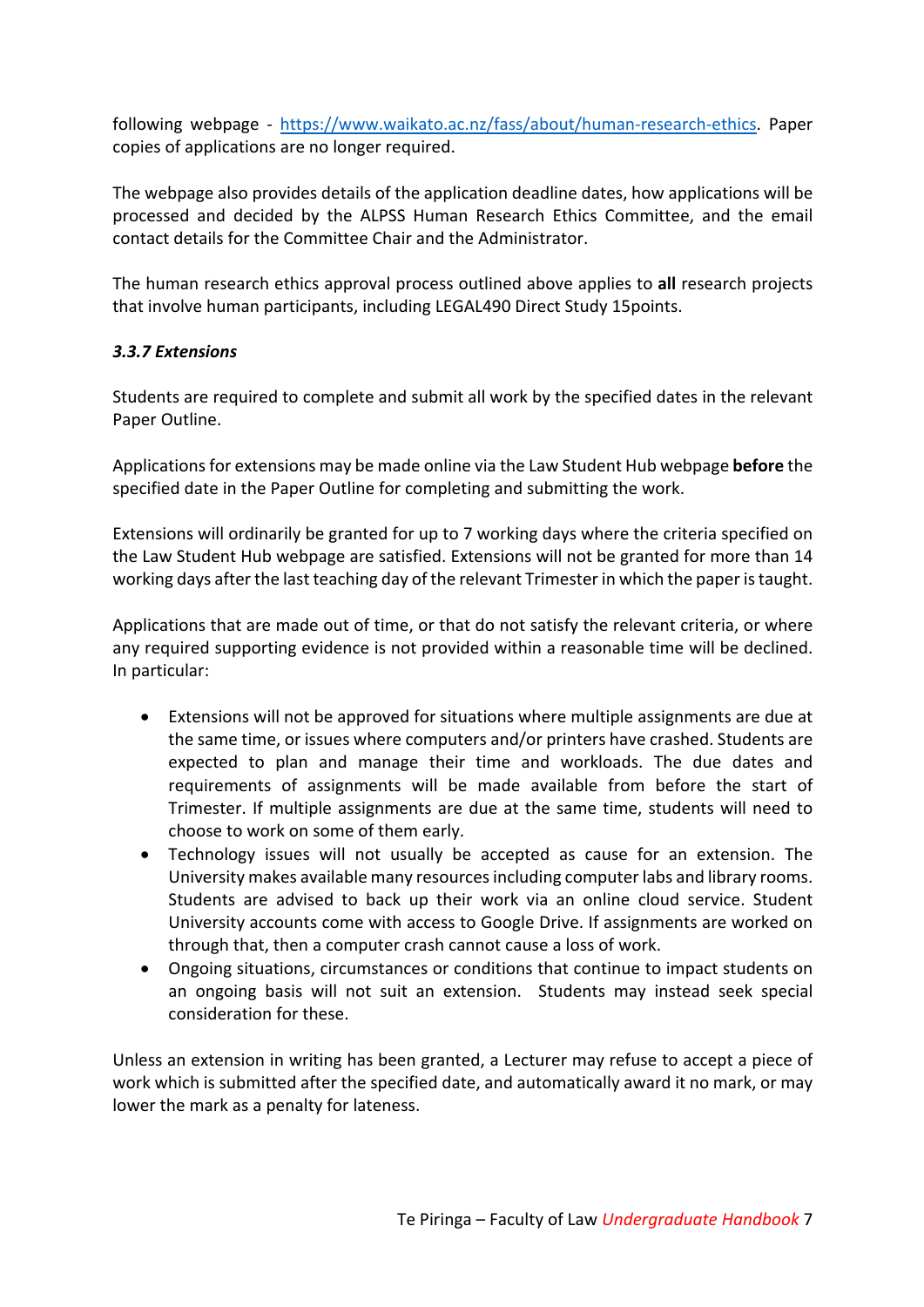Applications for extensions relating to taught 100-400 level papers are determined by the Undergraduate Convenor. Students will be notified of the outcome of their application by Law Reception by email.

Until an extension has ben granted, students should continue to complete their work and submit it online via Moodle as soon as possible.

Further guidance on extensions is available from the Law Student Hub page: https://sites.google.com/waikato.ac.nz/law-student-hub/special-considerations-extensions.

#### *3.3.8 Penalties for lateness*

Failure to comply with requirements as to the time deadlines for internal assessment (detailed in the Paper Outline) without having applied for an extension or special consideration before the due date will result in the deduction of 2.5% for the piece of internal assessment work for each day, or part thereof, the work is late. Internal assessment work submitted more than 5 working days after the specified deadline may not (as noted below) be marked.

Unless an extension has been granted in writing (by email), a Lecturer may refuse to mark a piece of internal assessment work that is submitted more than 5 working days after the specified date, and automatically award it no mark (zero), or may lower the mark as a penalty (as outlined above).

# *3.3.9 Special consideration – Internal Assessment*

Students may apply for special consideration in relation to any missed or impaired work. Applications should be made online via the Law Student Hub webpage and will be assessed against the criteria specified on that webpage.

The Paper Convenor will be responsible for making a recommendation to the Board of Examiners as to whether:

- (a) an estimated mark should be given for the piece of work, or
- (b) students should be allowed the opportunity to submit or repeat the original assessment; or
- (c) students should be allowed the opportunity to submit an alternative assessment.

Students cannot request a preferred outcome; it is for the paper convenor to determine the appropriate outcome in light of the student's situation and the requirements of the course.

However, students may appeal against the Paper Convenor's recommendation to the Chief Examiner. Any appeals must be made in writing no later than 5 working days after the date of the relevant Board of Examiners meeting.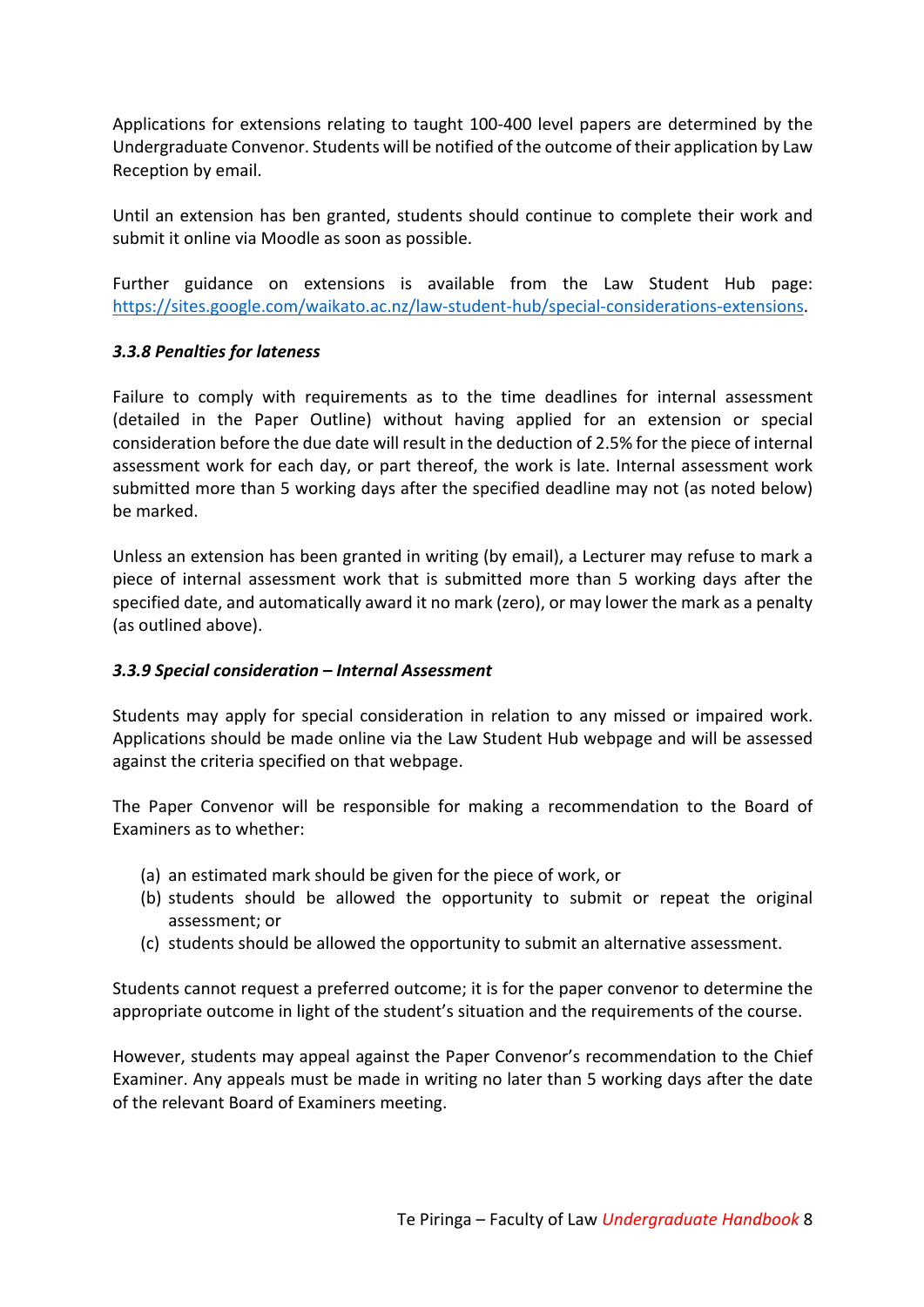Applications that are made out of time, or that do not satisfy the criteria for special consideration, or where no supporting evidence is provided within a reasonable time will be declined. In particular:

- Special consideration will not be approved for situations where multiple assignments are due at the same time, or issues where computers and/or printers have crashed. Students are expected to plan and manage their time and workloads. The due dates and requirements of assignments will be made available from before the start of Trimester. If multiple assignments are due at the same time, students will need to choose to work on some of them early.
- Technology issues will not usually be accepted as cause for special consideration. The University makes available many resources including computer labs and library rooms. Students are advised to back up their work via an online cloud service. Student University accounts come with access to Google Drive. If assignments are worked on through that, then a computer crash cannot cause a loss of work.

Up to 33% of a student's final grade may be estimated at the discretion of the Paper Convenor or allowed on appeal by the Chief Examiner. However, where students fail to submit assessments on the due date and continue to seek special consideration, it may be more appropriate for the student to consider compassionate withdrawal from their papers. Further guidance on this process can be found on this webpage: https://www.waikato.ac.nz/students/student-assessment/regulations-and-policies/gradingscale .

# *3.3.10 Special consideration – Exams*

Applications for special consideration in respect of examinations are considered by the University's Special Consideration Committee.

In order to be eligible for special consideration in respect of an examination, a student must have submitted all compulsory items of internal assessment work for the relevant paper.

Applications must be submitted to the Student Centre in the prescribed form no later than three days after the date of the examination.

Where an application is accepted as valid by the Special Consideration Committee, the Chief Examiner will be requested by the Student Centre to consider the assessment of the student in the relevant paper.

The Chief Examiner may at their discretion (a) estimate a grade for the paper, or (b) offer the student the opportunity to undertake a special examination.

If the Chief Examiner does not estimate a grade for the paper, and it is not practicable to offer a special examination (either because of the nature of the assessment or the continuing circumstances of the student), the student may apply to withdraw from the paper on medical or compassionate grounds.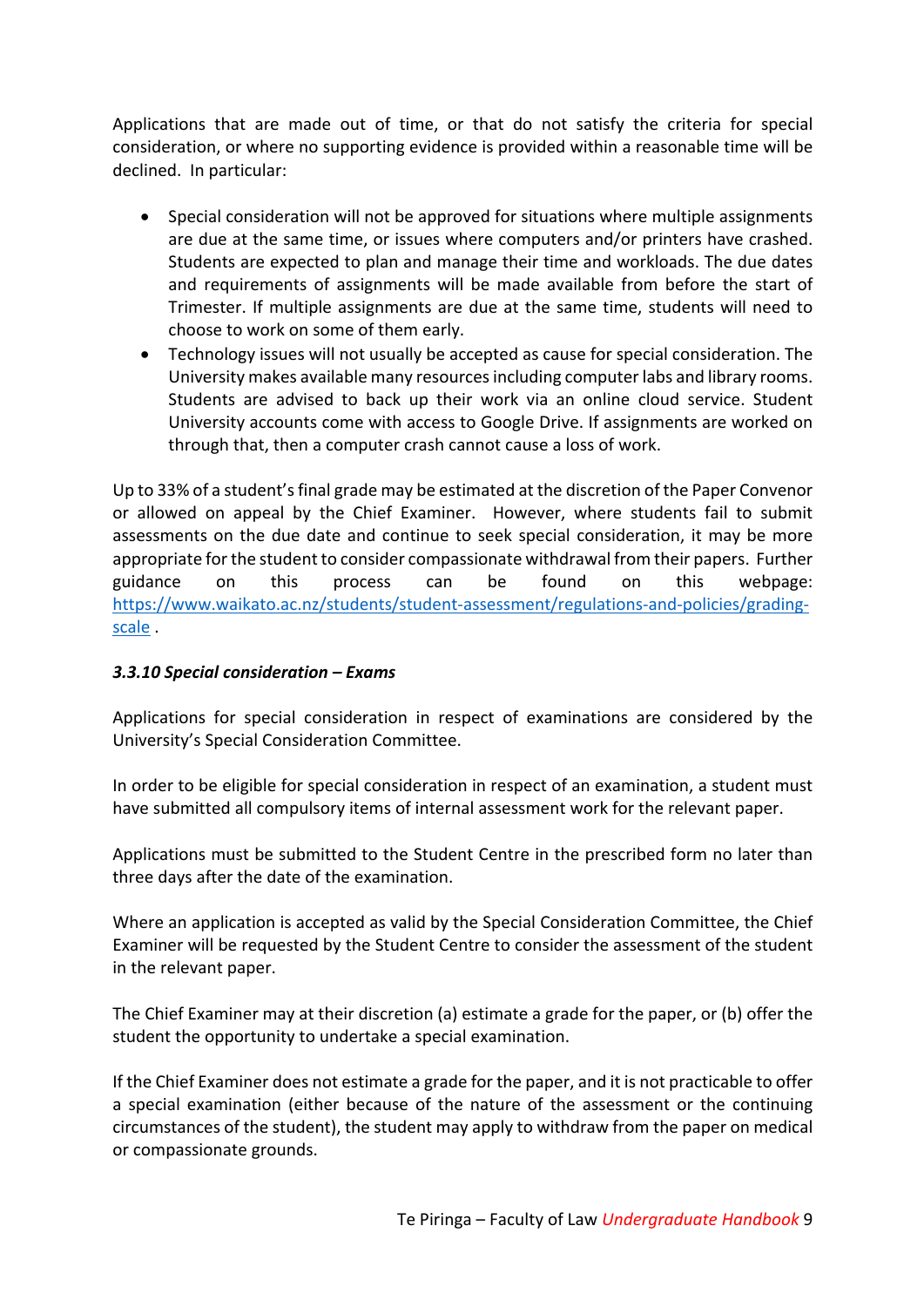# *3.3.11 Marking criteria for written research work*

The following criteria apply to all written internal assessment work submitted in part fulfillment of the requirements for completing any 100-400 level Law papers:

- a) Focus and Structure: Clarity in the definition of the topic; conciseness and accuracy in theidentification of issues; logic and clarity of organisational structure.
- b) Scholarship and Analysis: Appropriate use of theoretical and contextual scholarship; skilful legal analysis; evidence of wide ranging and thorough independent research; originality.
- c) Presentation and Style: Lucidity of the discussion of the material; cogency of prose and argument; precision of compliance with the New Zealand style guide.
- d) General: engagement in critical analysis of the law, in the particular context relating to the question posed; the ability to recognise and to make appropriate comparisons, and the ability to identify and discuss core legal concepts ina thoughtful, supported and original manner.

# *3.3.12 Undergraduate programme assessment schedule*

The schedule of grades used by the University applies to the assessment of all written research work submitted in part fulfillment of the requirements for completing any 100-400 level Law papers. The schedule of grades and the range of marks represented by each grade can be accessed and downloaded from the following webpage https://www.waikato.ac.nz/students/student-assessment/regulations-and-policies/gradingscale.

The following overall criteria will be used by Lecturers, Paper Convenors, and Supervisors when applying the relevant marking criteria outlined above for written research work:

- a) A+, 90-100%: Clear evidence of significant reading beyond basic texts of first reference; originality or new interpretation; all major points identified and responded to in a convincing and persuasive manner, alternative arguments are canvassed and convincing reasons advanced for their not being favoured; nearly all difficult issues are identified; flawless proseand organisation. Attention may be paid to the scope of the project undertaken (credit may be given for attempting more challenging projects).
- b) A, 85%: Most of the requirements for an A+.
- c) A-, 80%: As for B+, together with several of the requirements of an A+.
- d) B+, 75%: As for B, but with more difficult issues solved and a good standard of writing.
- e) B, 70%: Presents the main points in a manner that indicates understanding and a degree of confidence and control over the subject matter. No confusion over core concepts. Some difficult issues identified and answered. Good prose. Dissertation is well organised, structuralheadings and sub-headings make sense and are informative. No irrelevant material.
- f) B-, 65%: As for B, but inferior in one or two respects. No confusion.
- g) C+, 60%: As for C, but with little confusion and more issues identified and answered. Some irrelevant material tolerated.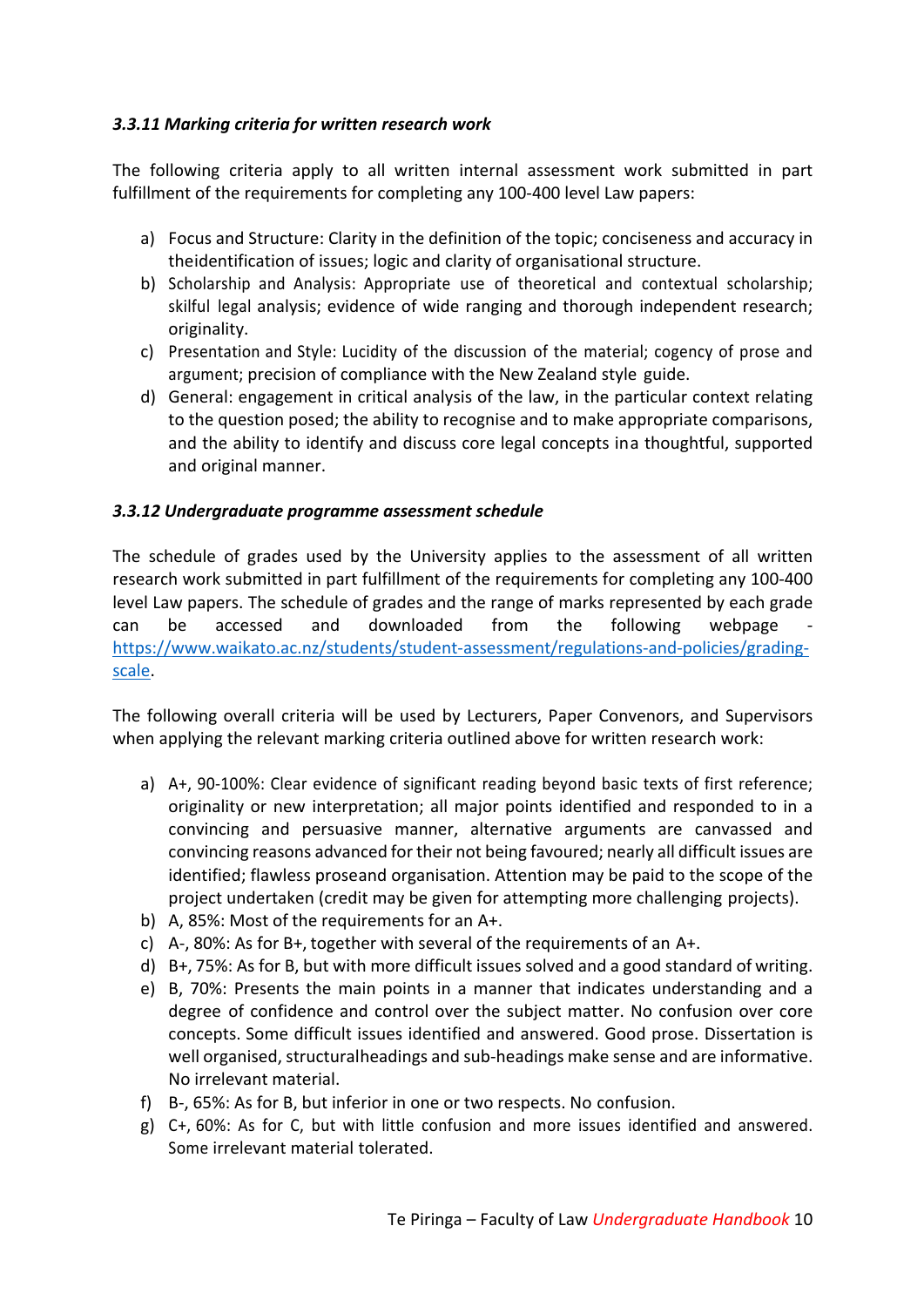h) C, 55%: Essential points identified and presented. Some confusion tolerated. Probably half of the relevant issues identified.

# *3.3.13 Written research work feedback*

Students may reasonably expect their marked assignments returned within 5 weeks of due submission dates. Graded assignments may be accompanied by comments explaining the grade awarded. The Lecturer, Paper Convenor, or Supervisor (as relevant) should also be available for discussion.

#### *3.3.14 Review of grade*

A student who considers that a mistake has been made in the process of calculating or determining a grade for a paper may apply for a review of a grade.

An application for review of grade must be submitted by the student to the Student Centre not more than 14 days after receiving notification of the grade by the University – which normally occurs in March for any C Trimester papers, in July for any A Trimester papers, and in November for any B Trimester papers.

The review of grade involves a re-marking of all items of assessment that contribute to the final grade and a re-calculation of marks, or the student (where applicable) may elect to have their exam script only reviewed.

A review of grade results in a grade either being left unchanged, raised, or lowered.

# **PART 4: DIRECTED STUDIES AND WORK-INTEGRATED LEARNING PAPERS**

This part of the *Graduate Handbook* applies to the following supervised research 400 level Law papers offered in 2022:

- LEGAL490 Directed Study 15points
- LEGAL496 Work Placement 15 points

The purpose of the papers is to provide students of reasonable academic ability with some experience in legal research and writing and a greater opportunity for specialisation where that specialisation is not substantially currently offered in the taught curriculum.

Faculty approval via the batch round application system is required for enrollment in these papers (see subpart 1.1 above).

#### **4.1 LEGAL490 – Policy**

- (a) Only one Directed Study per programme of study is permitted.
- (b) A minimum of a B average across all papers in the LLB degree or equivalent thereof and students must have completed Law 300 Level papers.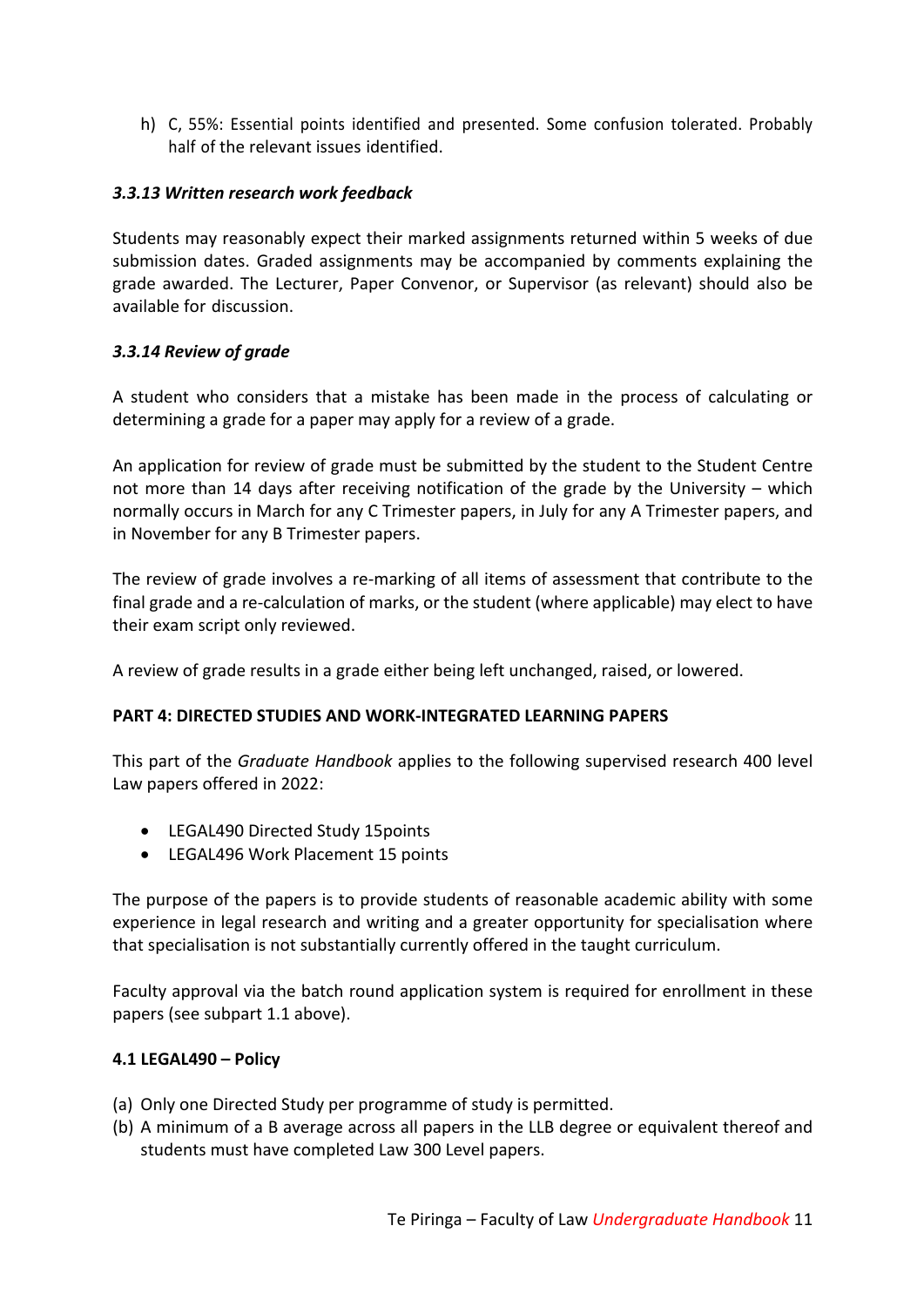- (c) A 200 word proposal to be submitted by the student on the Supervisor Form from the Undergraduate Administrator.
- (d) Enrolment is subject to the approval of the Associate Dean of Undergraduate.
- (e) The requirements for LEGAL490 are the directed preparation and presentation of a 10,000 word research paper (including footnotes) in a designated area of law.

### **4.2 LEGAL490 – Feedback on draft directed study, dissertation, and thesis**

The requirements of any particular directed research paper will be determined following consultation between the student and the designated supervisor. A coherent research proposal of around three pages, reflecting the theme and key content of the project, and including an annotated bibliography, should be submitted to the supervisor within six weeks of the commencement of the semester in which the paper is being taken. The supervisor will assist the student in the development of the proposal, the research itself, and in the writing up of the results of the research. However, the responsibility for the research and its findings lies with the student. Students should understand that the research must be their own work and that they are responsible for what is presented.

Students must consult their supervisors regularly (normally monthly) concerning the progress of their research. Any substantial changes in the research project must be approved by the supervisor. Where an external organisation is involved, the student will be responsible for ensuring that any special requirements of that organisation are met. However, the supervisor should normally be consulted before any research results are made available to an external organisation. Students who are engaged in human research must be reminded of the need to obtain approval from the ALPSS Human Research Ethics Committee (see subpart 3.3.6 above).

The results of the research are to be embodied in a research paper. Supervisors will provide students with feedback on one draft of their directed study, dissertation, or thesis. Students must leave sufficient time for the Supervisor to do so, 10 working days as a minimum. Supervisors cannot be expected to edit or rewrite student work. Any review of work completed does not provide a guarantee of any particular grade. The student bears full responsibility for the final work submitted for assessment.

The final paper should be submitted via Moodle no later than one week after the last teaching day of the trimester in which the paper is taken. Research papers will be assessed by the supervisor. The work will then be cross-assessed independently by another lecturer in the Faculty; if this is not possible, the work will be cross-assessed by an outside examiner.

#### **4.3 Work-Integrated Learning**

Our work-integrated learning (WIL) papers create a link between academic learning and the practical applications of this learning in the workplace. WIL is a compulsory component of all University of Waikato's undergraduate degrees.

For LLB and LLB(Hons) students, the WIL component of their degree will be the compulsory LEGAL306 Dispute Resolution paper. Further WIL enrolment opportunities include LEGAL449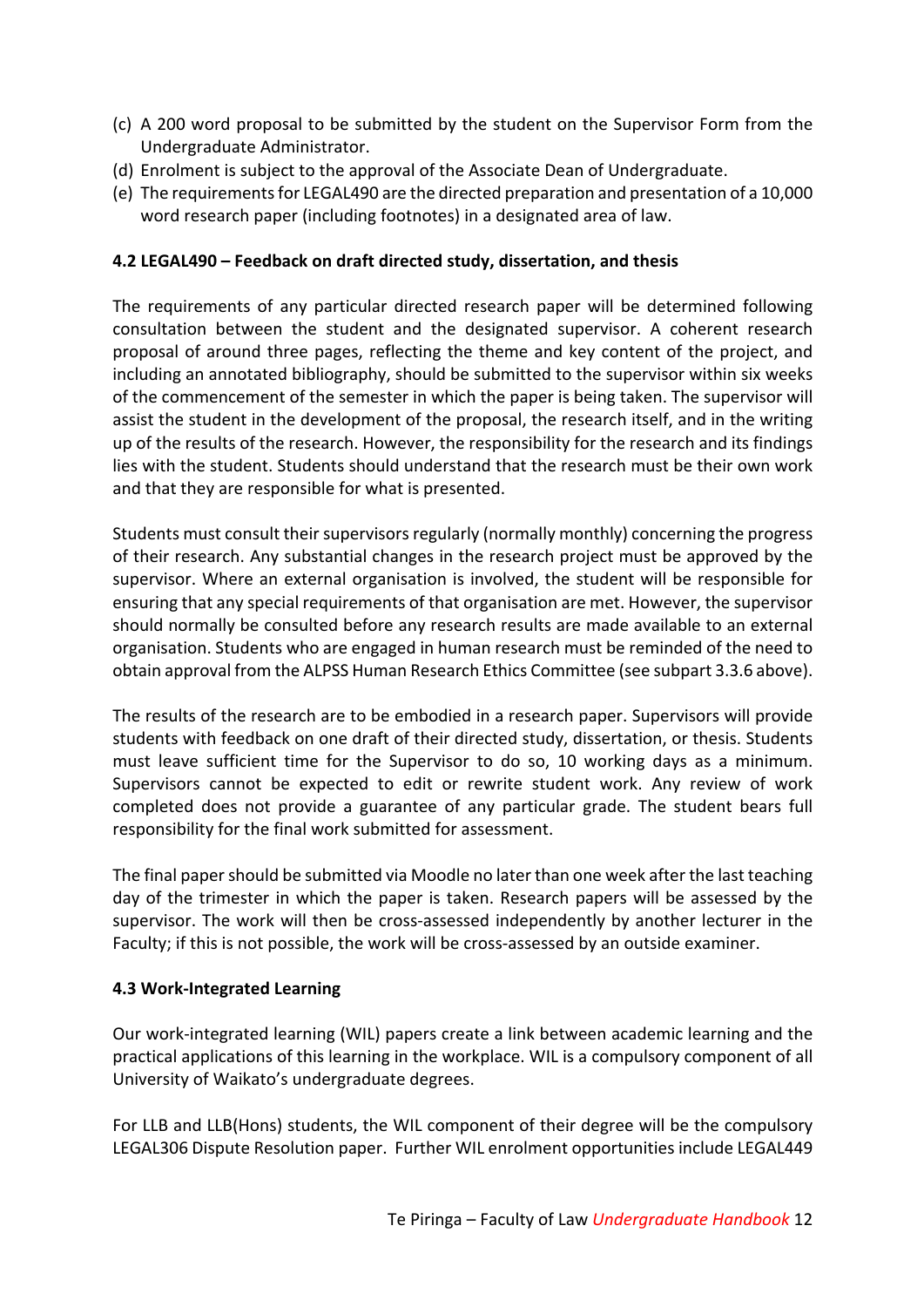Mediation, Principles, and Practice. Additionally, other WIL paper opportunities may be available from time to time via the batch round application system (see subpart 1.1. above).

BA Law and Grad Dip DR students may also enroll in LEGAL306 and LEGAL449 as part of their qualifications.

For students who secure a work placement, it may be possible to count that work experience towards, and enroll in, the supervised WIL paper LEGAL496 Work Placement. However, the ability of students to enroll in this paper is only available (subject to supervision capacity) via the batch round application system (see subpart 1.1 above).

For more information about WIL at the University of Waikato, please see: https://www.waikato.ac.nz/work-integrated-learning/home .

#### **PART 5: STUDENT RESOURCES AND SUPPORT**

#### **5.1 Administrative support**

#### *5.1.1 Law Reception*

Te Piringa - Faculty of Law administrative staff are here to support students as they navigate their way through the regulatory requirements. They can answer most questions regarding programme planning and paper choices.

Law Reception Phone: 07 838 4167 Email: law.reception@waikato.co.nz Open hours: 8.30am – 4:30pm

#### *5.1.2 Class representatives*

Each paper has at least one person representing the interests of the students enrolled in that subject. Class representatives are elected from among students. Class representatives' responsibilities include listening to students' concerns and acting as necessary to clarify or resolve issues. They also represent students at the Faculty's Board of Studies.

Class representatives meet to discuss issues raised by students. Further information can be found at: sites.google.com/a/waikato.ac.nz/ class-reps.

# *5.1.3 Board of Studies representatives*

Te Piringa - Faculty of Law Board of Studies is chaired by the Dean of Law and is responsible to the University's Academic Board for all academic matters affecting the Faculty. For example, it recommends approval of new papers to be offered, new regulations, and changes to existing regulations. Te Piringa - Faculty of Law's Board of Studies serves as the formal link with the Academic Board and Council of the University through which opinions on matters of importance to the Faculty are conveyed and recommendations on policy are communicated for approval.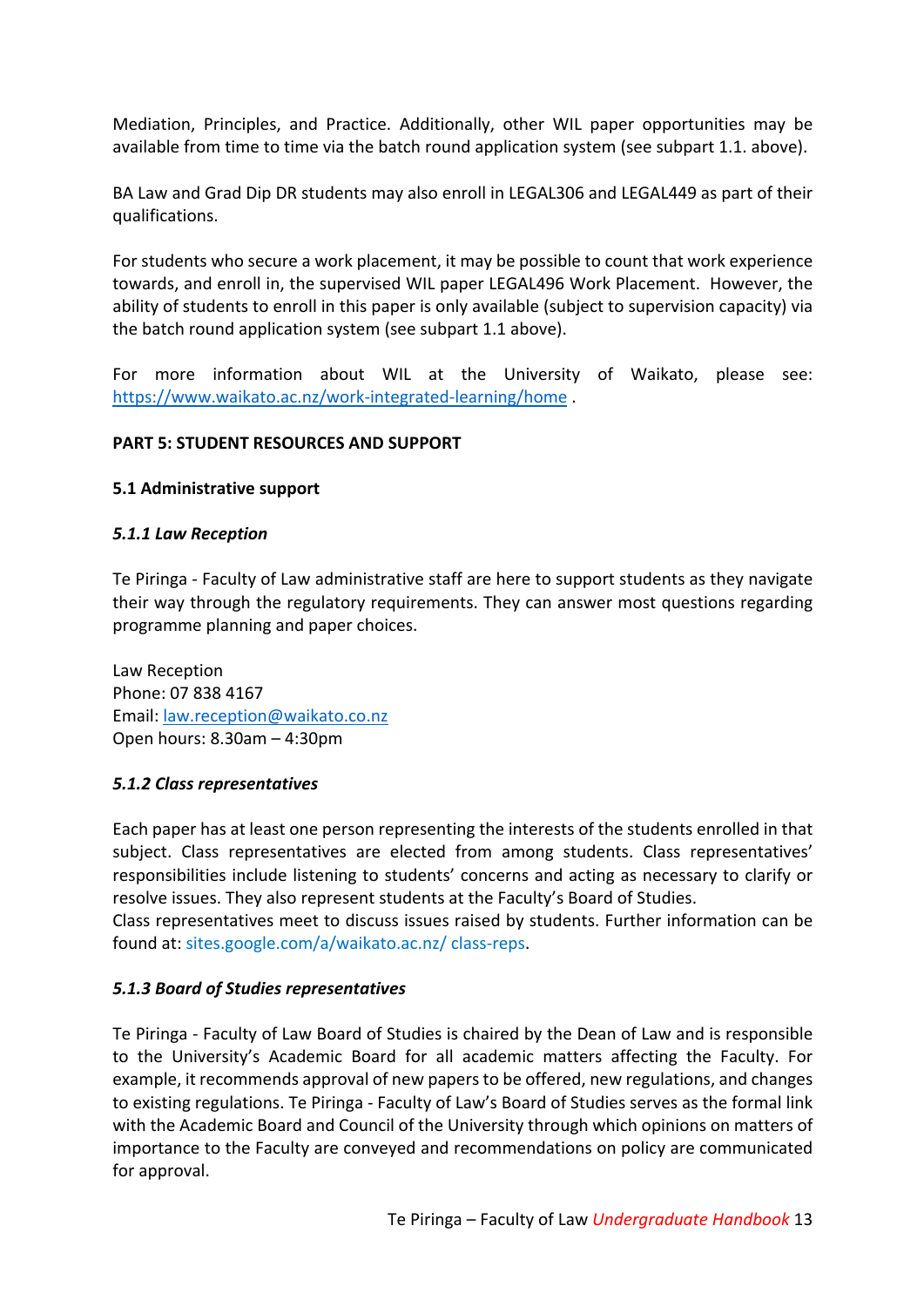# *5.1.4 Student complaints*

Student concerns about teaching matters may be raised directly by students or through the class representative. Students should raise concerns initially with the lecturer and, if the matter cannot be resolved, with the paper convenor. If the matter still cannot be resolved it may be progressively escalated to the Undergraduate Convenor, Deputy Dean and the Dean.

We encourage students to raise matters informally; however, official complaints may also be made to the University. Further guidance can be found here: https://www.waikato.ac.nz/student-life/advice-and-support/student-complaints-procedure.

The University of Waikato is committed to providing a safe work and study environment. The University has adopted Student Complaints Procedure to assist students and staff with the resolution of student concerns and complaints constructively, quickly and fairly.

Complaints made under this policy will be monitored and reviewed to enable the University to continually improve processes and services in support of student learning. For further information on the policy you can view it online at: calendar.waikato.ac.nz/policies/studentcomplaints.html

# **5.2 Learning Support**

# *5.2.1 Law Library*

The Law Library holds a substantial collection of New Zealand and overseas statutes, law reports, periodicals and textbooks. All Law Library holdings are listed in the Library's Online Catalogue. Law Library staff are available to provide assistance with finding information and using the Library collections and databases. Research skills training and computer database tutorials are offered throughout the year.

Contact details: Email lawlib@waikato.ac.nz, Phone: 07 837 9125 For more information see the Law Subject Portal: https://www.waikato.ac.nz/library/portals/law

# *5.2.2 Student Learning*

Student Learning provides a range of services for students who would like assistance to develop their learning and communication skills. These services are advertised regularly and are offered on a no-charge basis, and include individual learning sessions, drop-in sessions, workshops and handout and computer-based resources (waikato.ac.nz/pathways). Any student enrolled in University of Waikato (including University of Waikato at Tauranga) programmes may use these services.

# *5.2.3 Accessibility Services*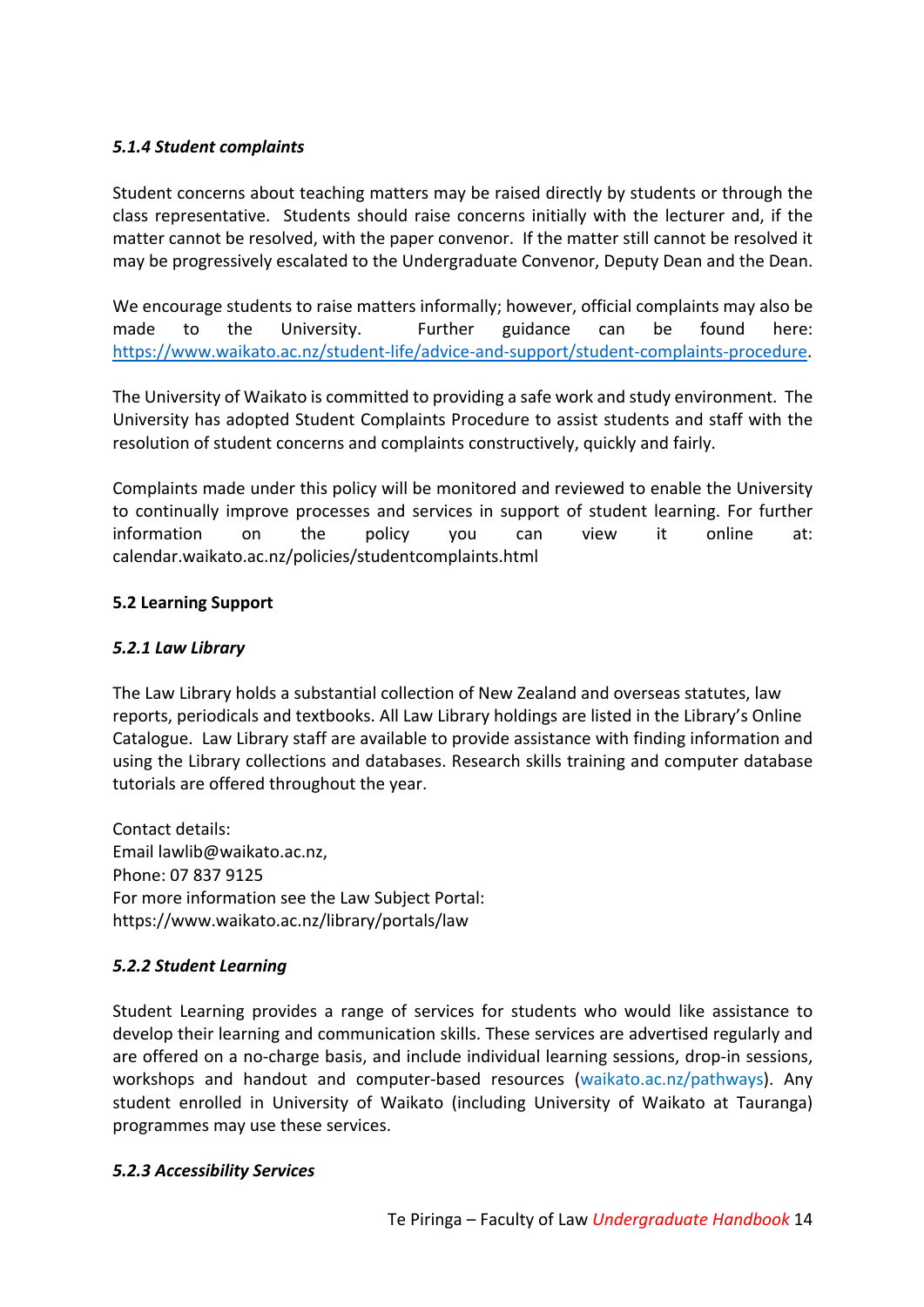The University of Waikato is committed to providing equity in education and works to ensure that students with impairments have access to all areas of campus life. Our Accessibility Service strives to make our University more inclusive and accessible as well as working to increase the success of students with impairments.

All students with an impairment are encouraged to register with Accessibility Services before coming to University or very early in their studies. This will ensure the right access to support. Registration is welcome at any time though.

# **5.3 General Support**

The University of Waikato has a number of student support services, details of which can be found on the Waikato University webpages.

# *5.3.1 Student Health Service*

Student Health is here to support our students with any health concerns or questions. Further information on this service is available from: https://www.waikato.ac.nz/students/health/.

# *5.3.2 Student Counselling*

Studet counselling support students in a range of ways. For more information about this service, see: https://www.waikato.ac.nz/students/counselling/.

# *5.3.3 Scholarships*

The University of Waikato and our partners offer a range of scholarships and awards to assist students with fees and living expenses, and to support academic and research excellence. For more information, please see: https://www.waikato.ac.nz/scholarships/.

In addition to the University of Waikato scholarships, there are established prizes to award the top students:

| Course                    | Donor                               | Award                                                          |
|---------------------------|-------------------------------------|----------------------------------------------------------------|
| Civil Procedure           | Thomson                             | Reuters 12 month subscription                                  |
|                           | Prize<br>in                         | Civilto<br>McGechan<br>on                                      |
|                           | Procedure                           | Procedure and High                                             |
|                           |                                     | <b>Court Rules</b>                                             |
| <b>Competition Law</b>    | David English                       | \$200                                                          |
| <b>Corporate Entities</b> |                                     | CCH New Zealand Ltd Books or services to<br>the value of \$500 |
| <b>Crimes</b>             | Almao Douch                         | \$500                                                          |
| <b>Employment Law</b>     | David Twaddle Isaac\$500<br>Lawyers |                                                                |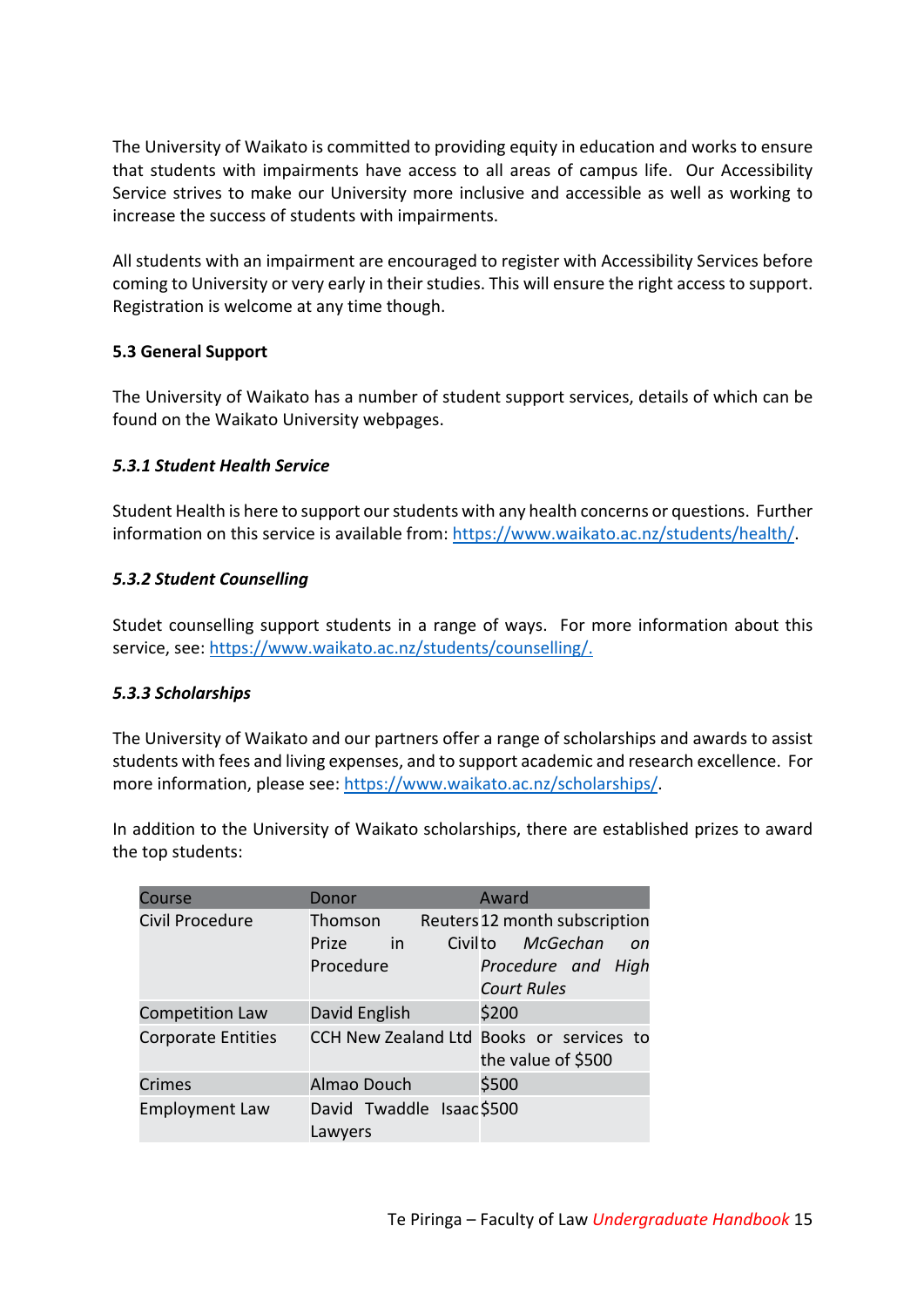| Law                                | Energy AMPLA Prize\$1,000<br>Law Association                                  | Energy and Resources The Resources and Books to the value of                         |
|------------------------------------|-------------------------------------------------------------------------------|--------------------------------------------------------------------------------------|
| Environmental Law Simpson Grierson |                                                                               | \$1,000                                                                              |
|                                    |                                                                               | Equity and Succession CCH New Zealand Ltd Books or services to<br>the value of \$500 |
| <b>Intellectual Property</b>       | James and Wells                                                               | \$250                                                                                |
| Jurisprudence                      | Evans Bailey                                                                  | \$250                                                                                |
| Year 1 Law                         | Legal Research Three<br>Foundation                                            | free<br>years<br>subscription to New<br>Zealand Recent Law<br>Review x 3             |
| Legal Method                       | Thomson<br>Prize in Legal Method Thomson Reuters                              | Reuters Books published<br>by<br>to<br>the value of \$200                            |
| Māori Land Law                     | McCaw Lewis Lawyers \$500                                                     |                                                                                      |
| Public<br>Law                      | <b>International Thomson</b><br>Prize<br>International Law the value of \$200 | Reuters Books published<br>by<br>in Public Thomson Reuters<br>to                     |
| Revenue Law                        |                                                                               | CCH New Zealand Ltd Selection CCH books<br>to the value of \$500                     |

The Waikato Bay of Plenty Branch of the New Zealand Law Society Gold Medal is awarded by the Waikato Bay of Plenty Branch of the New Zealand Law Society to encourage excellence in advanced undergraduate legal studies.

The medal is awarded every year by the Academic Board to the student completing a Bachelor of Laws (LLB) degree with Honours, or a combined degree in Law with Honours who obtains the best overall grades in all the Law 300 and 400 papers and honours papers and, in the opinion of the Dean of Law, is worthy of the award.

# *5.3.4 Career Development Services*

Career Development Services offers free advice to University of Waikato students, recent graduates and alumni. They can help you with career planning, developing your CV and cover letter, interview skills and job search techniques. They also connect students and graduates with employers through careers fairs, employer campus visits and promoting employment opportunities. Staff go to the Tauranga campuses monthly to hold workshops and one-onone appointments. For more information and to book appointments visit: waikato.ac.nz/students/careers.

# *5.3.5 Student Job Search*

For job opportunities, particularly for casual and part-time jobs, register at the Student Job Search Office. This is a free service for students. For more information, please see: sjs.co.nz.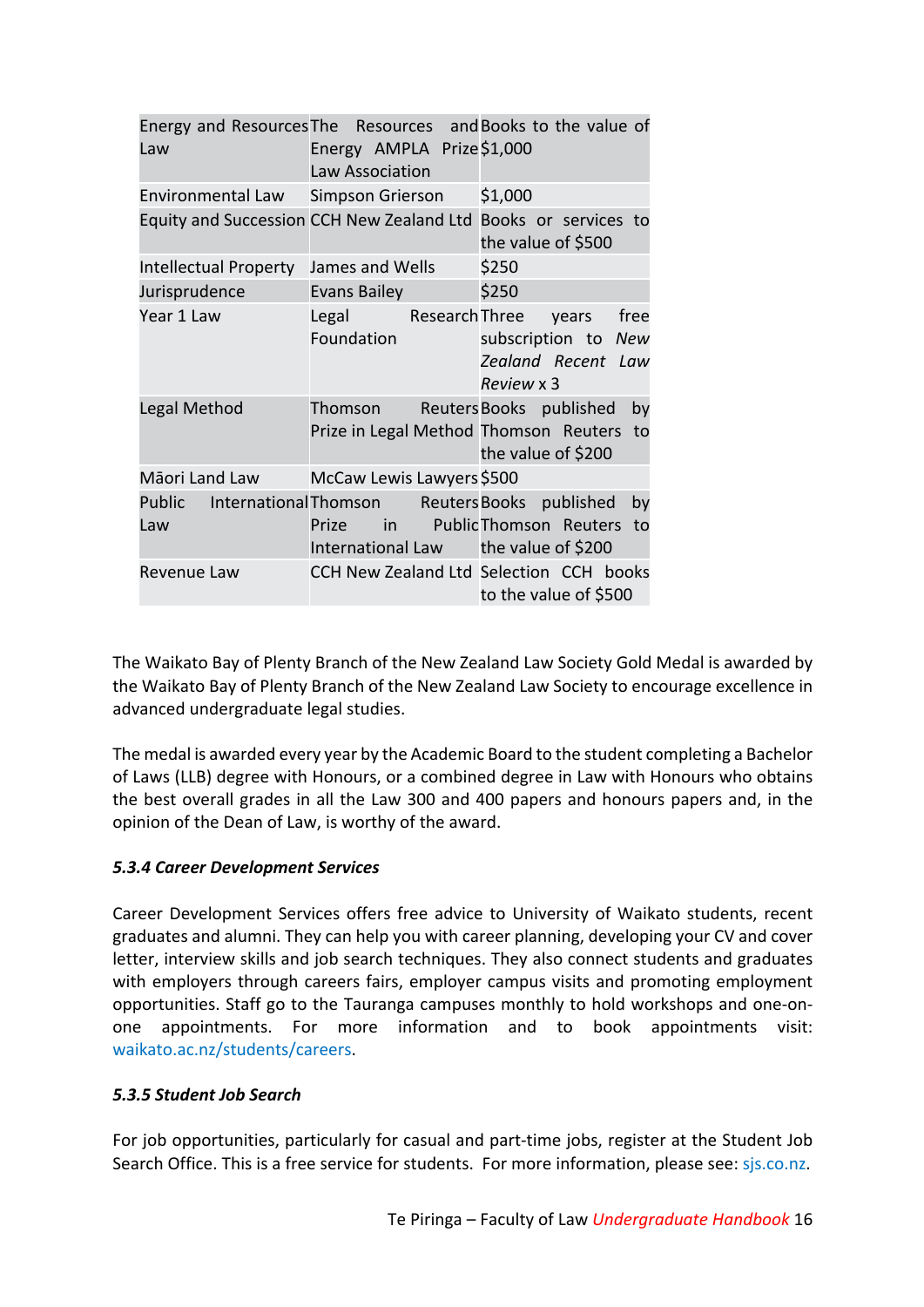# *5.3.6 International Student Support*

The International Students' Office in Hamilton works to support international students to achieve their potential through pastoral care and experiences that make the University of Waikato unique.

Services include overseeing international orientation for new students, immigration requirements and student visas, medical and travel insurance, international government scholarships, study abroad and exchange, and international student events. They provide student support and referral to appropriate services within the University and community. For more information and assistance, see waikato.ac.nz/student-life/studentexperience/international-at-waikato

#### *5.3.7 University exchange programmes*

The University of Waikato has formal exchange agreements with a large number of universities around the world. It may be possible for students studying a conjoint law degree to participate in an exchange from second year onwards and study some non-law subjects overseas. For details visit the website: waikato.ac.nz/international.

#### **PART 6 STUDENT EXPERIENCE**

#### **6.1 Student Associations**

# *6.1.1 Waikato Law Students' Association (WULSA)*

The Waikato University Law Students' Association (WULSA) is an incorporated society that acts as an advocate for Waikato law students with the goal of enriching their time at Waikato. WULSA achieves this goal by organising events and forums to develop a unique culture of inclusivity and camaraderie that is characteristic to Te Piringa - Faculty of Law. This sense of community is formed through the promotion of educational, social and cultural activities as well as the organisation of regional and national law competitions. All enrolled law students become members of WULSA free of charge and the Association welcomes input and participation from members at all levels.

For more information visit facebook.com/wulsa or email wulsapresident@gmail.com.

# *6.1.2 Pacific Law Students' Association (PLSA)*

PLSA is a student body made up of currently enrolled law students with diverse Pacific Island heritage. The Association aims to provide a foundation of excellence for Pacific law students through providing a strong support network. Their goal is to unite, support and celebrate the study of law by Pacific students and promote and profile the achievements of Pacific peoples within the community. PLSA sees itself as a valuable and positive platform for Pacific law students to establish bonds and networks with a wide range of pacific peoples.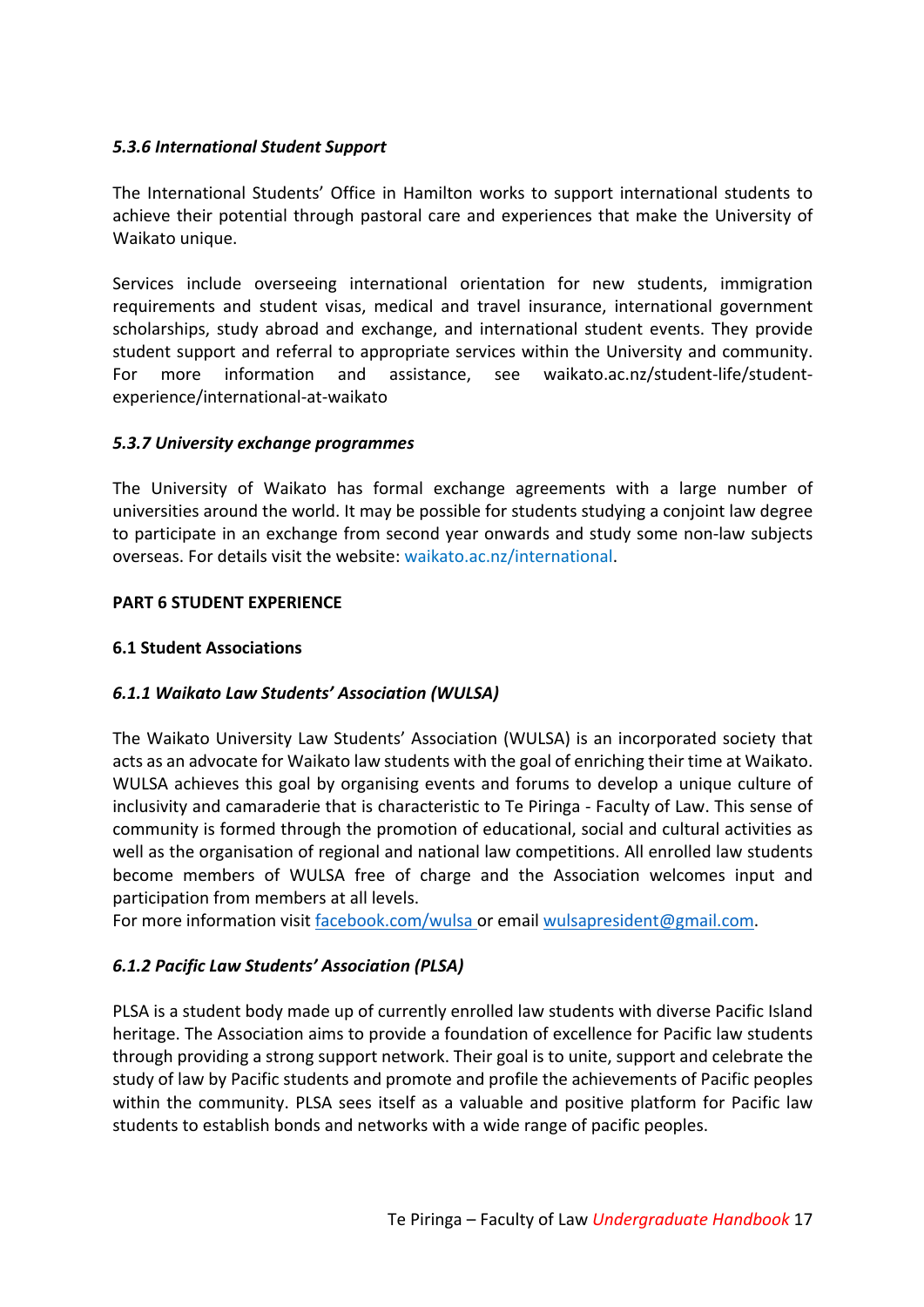#### *6.1.3 Te Whakahiapo*

E nga mana, e nga reo, e nga karangaranga maha, tena koutou katoa. Ki nga tauira kei te hoki mai, kia kaha ki te whakaoti i a koutou mahi. Ki nga kanohi hou, nau mai, haere mai ki waenganui i a tatou.

Mā tatou e tautoko, e awhina, e hapai i a tatou anō. Ko tatou nga kanohi ora o ratou ma kua wehe atu ki te pō. Ma tatou anō o ratou moemoea e whakatutuki. No reira, kia kaha tatou. Te Whakahiapo is the Māori law students' support group at Te Piringa - Faculty of Law. The founding Māori law students of 1990 unanimously chose the name they believed to encompass the concepts of:

- 1. Whakawhanaungatanga making connections with each other
- 2. Manaakitanga supporting each other
- 3. Whakawhiriwhakaaro interacting with each other

Te Whakahiapo fosters a whānau atmosphere to manage appropriately Māori issues within the Faculty environment. Te Whakahiapo meets regularly during the cultural hour every Wednesday 1-2pm. The meetings also enable panui of events, scholarships, Hui, Te Hunga Roia Māori events and general feedback. Active participation by all Māori law students at this Hui is encouraged.

Functions and events include Māori law graduands dinner, powhiri, marae noho, guest speakers, po whakangahau, hakinakina (sports challenges), kapa haka, and Māori practitioners' evening.

Te Whakahiapo puts forward a Māori student from each year to sit on the Faculty's Board of Studies. Te Whakahiapo has established support systems for its members. Phone 07 838 4167 or email

wmlsa@waikato.ac.nz or visit waikato.ac.nz/law/student/tewhakahiapo.

# *6.1.4 The University of Waikato's Women in Law Association (WILA)*

The University of Waikato's Women in Law Association (WILA) is a society dedicated to promoting gender equality within the legal profession at Te Piringa - Faculty of Law. WILA provides mutual support to its members, and hosts activities that enhance the role of women in society and at Te Piringa - Faculty of Law.

Membership is free and open to all law students regardless of their gender, race or religion.

#### *6.1.5 Waikato Asian Law Students Association*

Information to be provided.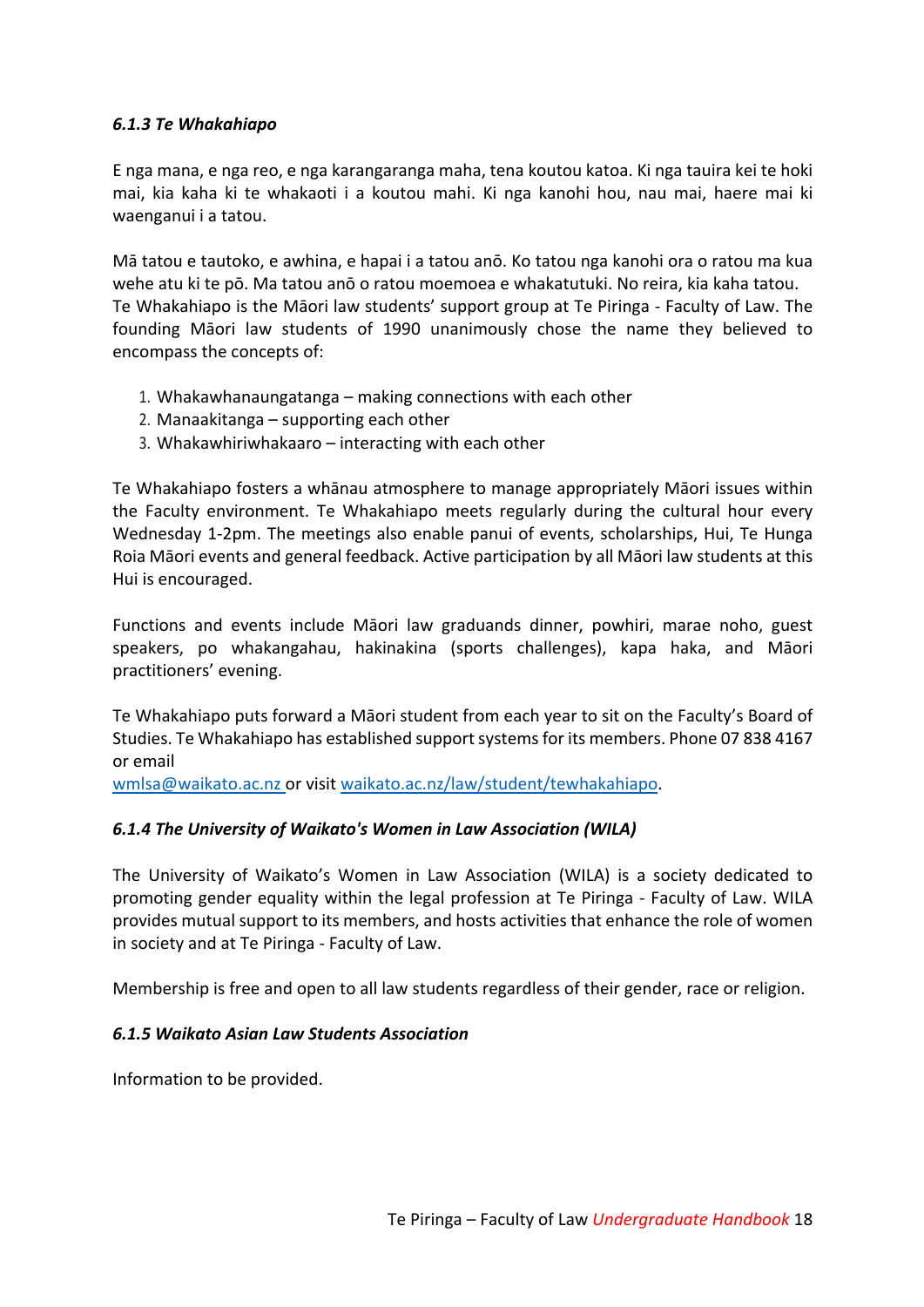# *6.1.6 Waikato Student Union (WSU)*

The Waikato Students' Union is an organisation run by students. It represents students' views and concerns on councils; plays host to a network of more than 50 hobby and interest clubs on campus; makes student experience fun by organising O-Week, Nexus, Blind Date, Clubs Days, free BBQs and other events; provides assistance with issues most commonly encountered by students such as Studylink, tenancy or how to manage one's budget.

Membership is free, but students must join on WSU's website: wsu.org.nz.

# **6.2 Māori students – Ngā tauira Māori**

#### *6.2.1 A bicultural commitment*

The Faculty is committed to the development of a bicultural legal education in its curriculum, research interests and institutional structures. Māori perspectives, concepts and traditions form an integral part of several of the compulsory papers, in particular Legal Systems, Law and Societies and Jurisprudence, and are acknowledged in several others. A number of Law 400 optional papers focus on Māori law and issues or on comparative indigenous experiences with the law.

A first year course offers a stream or tutorial intended for Māori students who feel more comfortable in a predominantly Māori learning environment. The Masters programme also has papers devoted to Māori and Indigenous Law.

Māori development is being promoted in the Faculty not only through the education of individual students, but also by the establishment of the Faculty as a resource for the Māori community.

Te Arikinui, Dame Te Atairangikaahu has made a generous donation to the Law Library to assist with the acquisition of a collection of books and materials of particular benefit to Māori students.

Part of the Faculty's commitment to Māori and to biculturalism is to provide Māori students with a supportive environment conducive to a fulfilling learning experience. Approximately 29% of the students enrolled in the Faculty are Māori which means that no Māori student need feel isolated in the Faculty. There is no admissions quota system. Māori law students have obtained a place at Waikato through their academic preparedness for the LLB programme. Nevertheless, the programme is a demanding one for Māori and Pākehā students alike. A number of formal and informal support systems are in place to assist Māori students.

# *6.2.2 Māori staff*

The Faculty has full-time Māori academic and administrative staff. The Kaitakawaenga (Māori Liaison Co-ordinator) within the Faculty coordinates study groups, additional tutorial assistance and the Māori Mentoring Programme. Enquiries should be directed to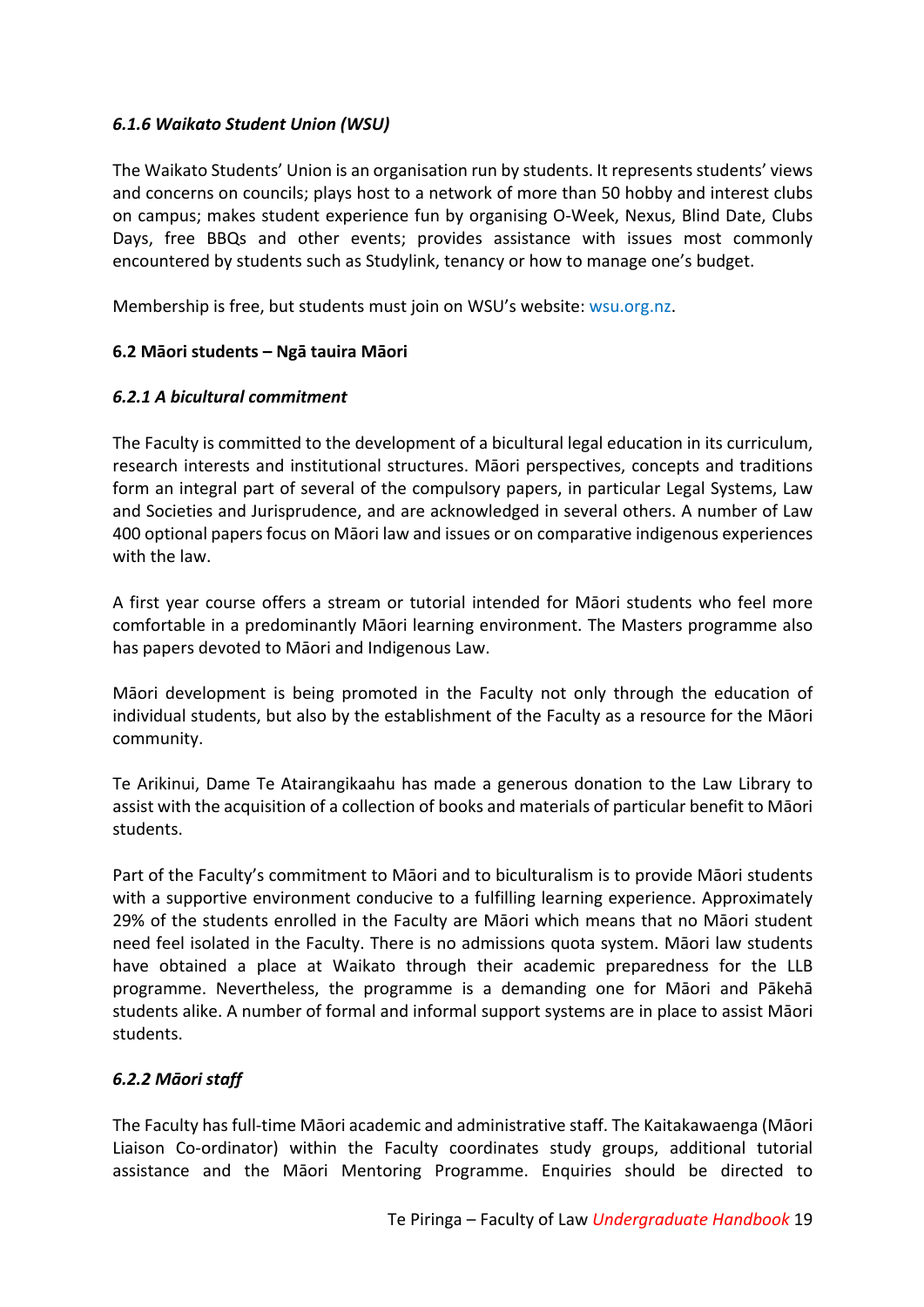law.reception@waikato.ac.nz or phone 07 838 4167 for more information please visit our website: waikato.ac.nz/law/student.

### **6.3 Study groups**

Study groups are a useful, voluntary feature of the learning process in the Faculty. The groups are small, comprising normally three to six students who are in the same classes and share similar interests. In these groups students learn from each other, not only about the law, but about how to work with others effectively. Study groups are formed early in the academic year and meet regularly, at least once a week. Students are encouraged to take the initiative and form their own study groups.

#### **6.4 Student Competitions**

Competitions are an important and invaluable opportunity for students to gain practical skills necessary in the legal profession.

Mooting, Negotiation, Client Interviewing and Witness Examination competitions are run by the student associations. These are advertised in Students' Newsletter, the Law Student Hub Page, and in classes.

#### **APPENDIX 1: GLOSSARY**

- **• ALPSS** means the Division of Arts, Law, Psychology, and Social Sciences.
- **• Co-requisite papers** are papers that are complementary to each other. While the knowledge gained from one paper is not required to take the other, students are required to complete both papers.
- **• Cross-credit**: A student who has already completed a qualification at the University of Waikato may apply to cross-credit some of the papers to another qualification. If 'crosscredit' is given, the papers in question are deemed to count towards both the original qualification and the new University of Waikato qualification.
- **•** A **grade** is the total result assigned to a student on completion of a paper as an indication of his or her performance in the paper as a whole. This grade is derived from the marks achieved by the student for individual items of assessment. Grades are provisional until they have been confirmed by the Board of Examiners or the Chief Examiner, at which point they become confirmed grades. The Faculty is not entitled to divulge grades, which must be notified to students only through the University Assessment Office (in Student and Academic Services Division).
- **• A full-time programme** is as determined within the Student Loans and Allowances Regulations, namely a minimum of 0.8 EFTS (Equivalent Full Time Students). Students will be advised of the EFTS value of their programmes of study at enrolment.
- **•** A **major subject** is the subject a candidate has chosen to be the principal area of study for the degree and which is selected from those subjects listed in the relevant degree regulations as the major subjects for that degree. A candidate is required to take a defined and substantial number of papers in the major subject at a range of levels up to and including year 3 or year 4 level.